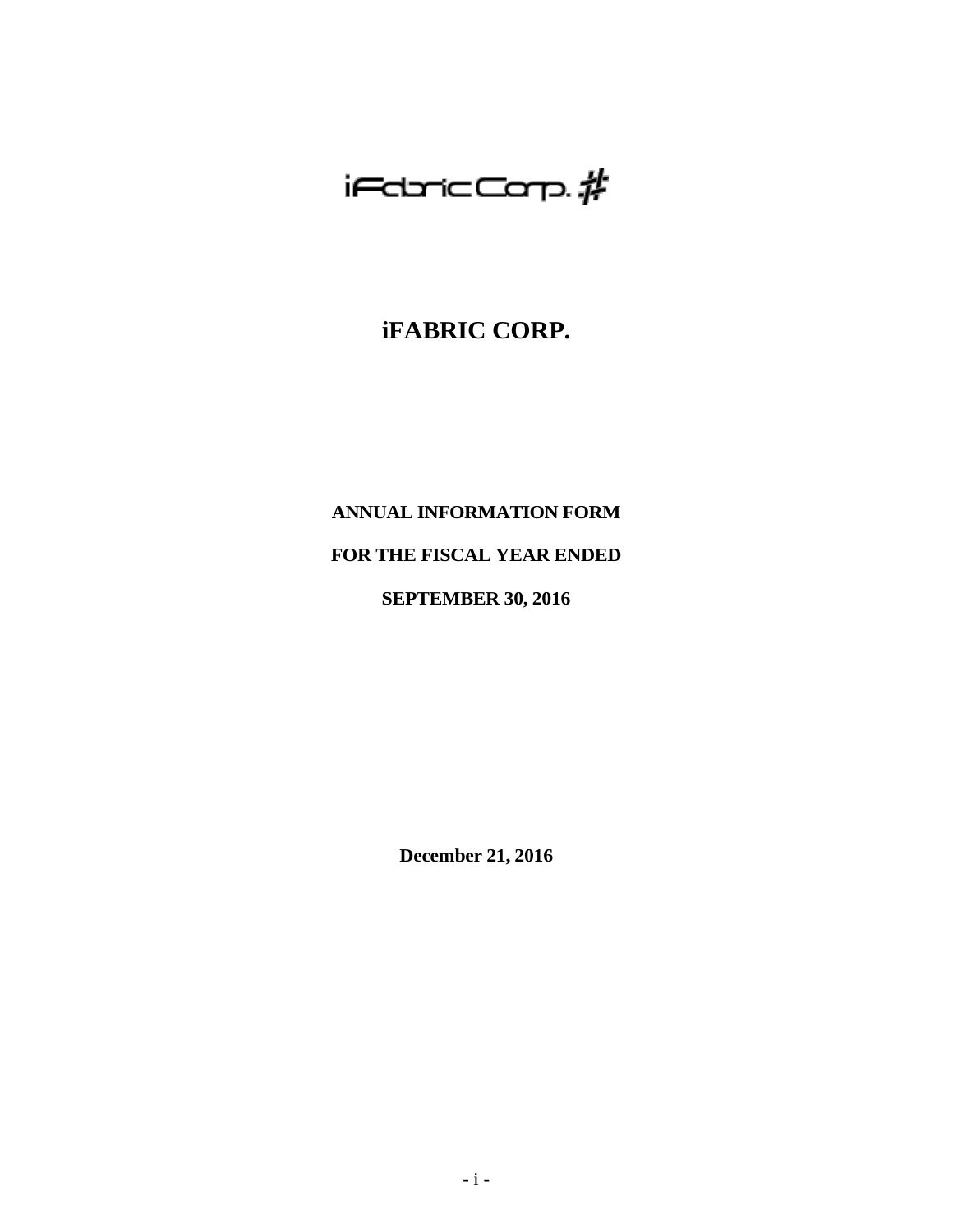## TABLE OF CONTENTS

| CAUTION REGARDING FORWARD-LOOKING STATEMENTS AND INFORMATION  1 |  |
|-----------------------------------------------------------------|--|
|                                                                 |  |
|                                                                 |  |
|                                                                 |  |
|                                                                 |  |
|                                                                 |  |
|                                                                 |  |
|                                                                 |  |
|                                                                 |  |
|                                                                 |  |
|                                                                 |  |
|                                                                 |  |
|                                                                 |  |
|                                                                 |  |
|                                                                 |  |
|                                                                 |  |
|                                                                 |  |
|                                                                 |  |
|                                                                 |  |
|                                                                 |  |
|                                                                 |  |
|                                                                 |  |
|                                                                 |  |
|                                                                 |  |
|                                                                 |  |
|                                                                 |  |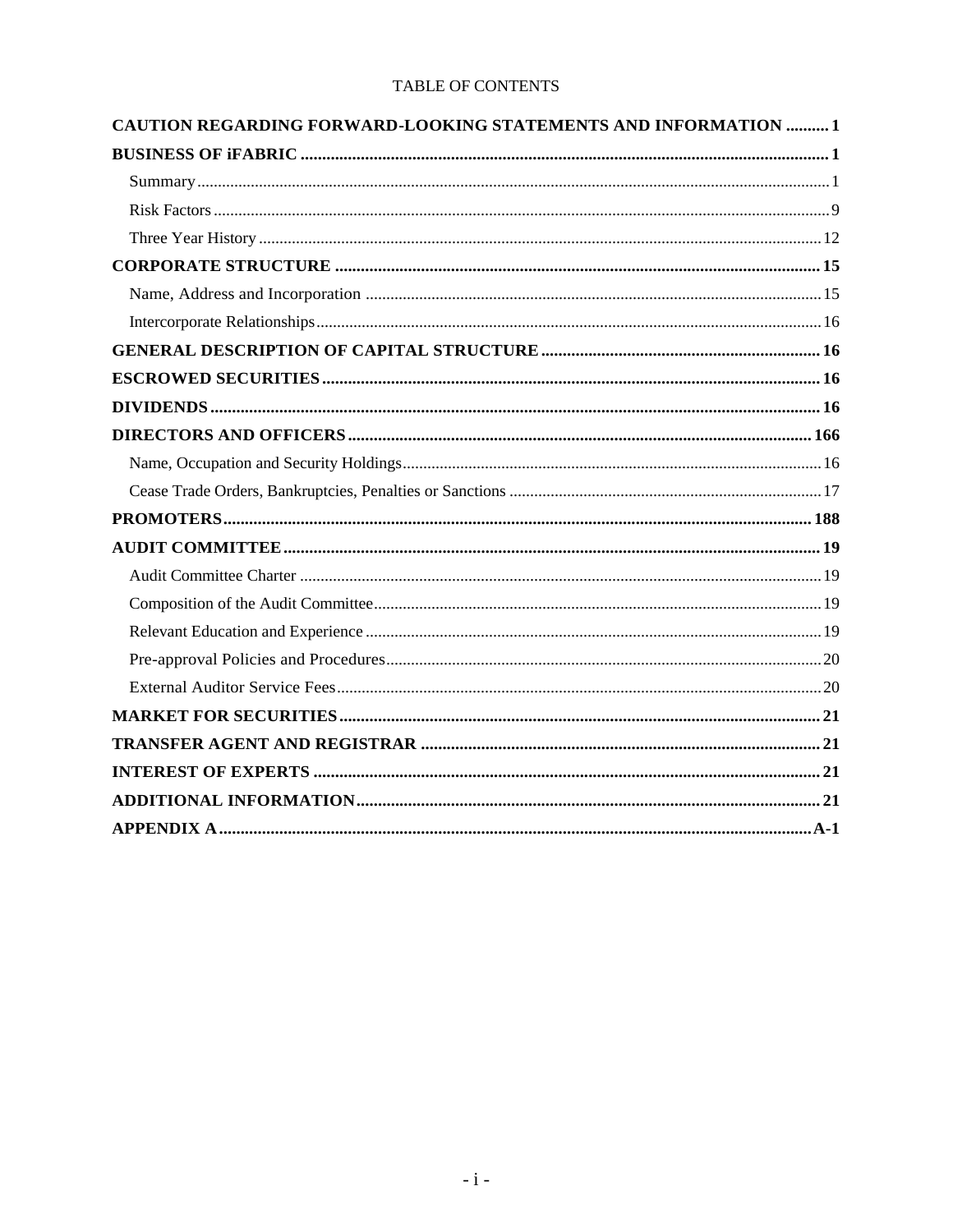#### <span id="page-2-0"></span>**CAUTION REGARDING FORWARD-LOOKING STATEMENTS AND INFORMATION**

This Annual Information Form ("Annual Information Form" or "AIF") contains "forward-looking information" and "forward-looking statements" which may include, but are not limited to, statements with respect to the future financial or operating performance of iFabric Corp. ("iFabric" or the "Company"). Often, but not always, forward-looking statements can be identified by the use of words such as "plans", "expects", "is expected", "budget", "scheduled", "estimates", "forecasts", "intends", "anticipates" or "believes" or variations (including negative variations) of such words and phrases, or statements that certain actions, events or results that "may", "could", "would", "might" or "will" be taken, to occur or to be achieved. Forward-looking statements are based on the reasonable assumptions, estimates, analysis and opinions of management made in light of its experience and perception of trends, current conditions and expected developments, as well as other factors that management believes to be relevant and reasonable at the date that such statements are made. Forward-looking statements involve known and unknown risks, uncertainties, assumptions and other factors that may cause actual results, performance or a chievements of the Company to be materially different from any future results, performance or achievements expressed or implied by the forward-looking statements. Such factors include, but are not limited to, the factors discussed in the section entitled "Risk Factors". Although the Company has attempted to identify important factors that could cause actions, events or results to differ materially from those described in the forward-looking statements, there may be other factors that cause actions, events or results to differ from those anticipated, estimated or intended. Forward-looking statements contained herein are made as at the date of this Annual Information Form. There can be no assurance that forward-looking statements will prove to be accurate, as actual results and future events could differ materially from those anticipated in such statements. Accordingly, readers should not place undue reliance on the forward-looking statements. The Company does not undertake to update any forward-looking statements except as required by applicable securities laws.

#### **BUSINESS OF iFABRIC**

<span id="page-2-1"></span>Except as otherwise stated, the information contained in this Annual Information Form is given as of December 19, 2016. All dollar amounts are expressed in Canadian dollars.

#### <span id="page-2-2"></span>**Summary**

iFabric has two key strategic divisions, which offer different products and services, and are managed separately because they require different marketing strategies. The following summarizes the business of each division:

#### *Intimate Apparel Division*

The Intimate Apparel Division commenced operations in 1992 and currently operates under the trade name Coconut Grove Intimates. Its business comprises the design, purchasing, and distribution of intimate apparel and, in particular, a range of specialty bras including the Division's patented backless, strapless underwire bra. The Division also distributes a range of apparel accessories as well as sleepwear.

The Division utilizes contract warehouse facilities located in Los Angeles, California and Manchester, England in order to service its key US and European markets and, Company-owned premises located in Markham, Ontario house the bulk of the Division's workforce which comprises, management, designers, administrative, product sourcing and logistical staff. The Markham premises also includes warehouse space which serves as the distribution centre for the Canadian market.

All product design is handled by the Markham design team and, currently over 95% of the Division's inventory production is outsourced to factories in China.

In the past several years, the Company has positioned the Division's product strategy by way of leveraging a key license agreement in order to sell products under various Maidenform® brands. The Maidenform® brand was founded in 1922 and during its 94-year history has grown to become one of the most recognizable and respected brands in the intimate apparel industry. In addition, the Division develops and supplies products for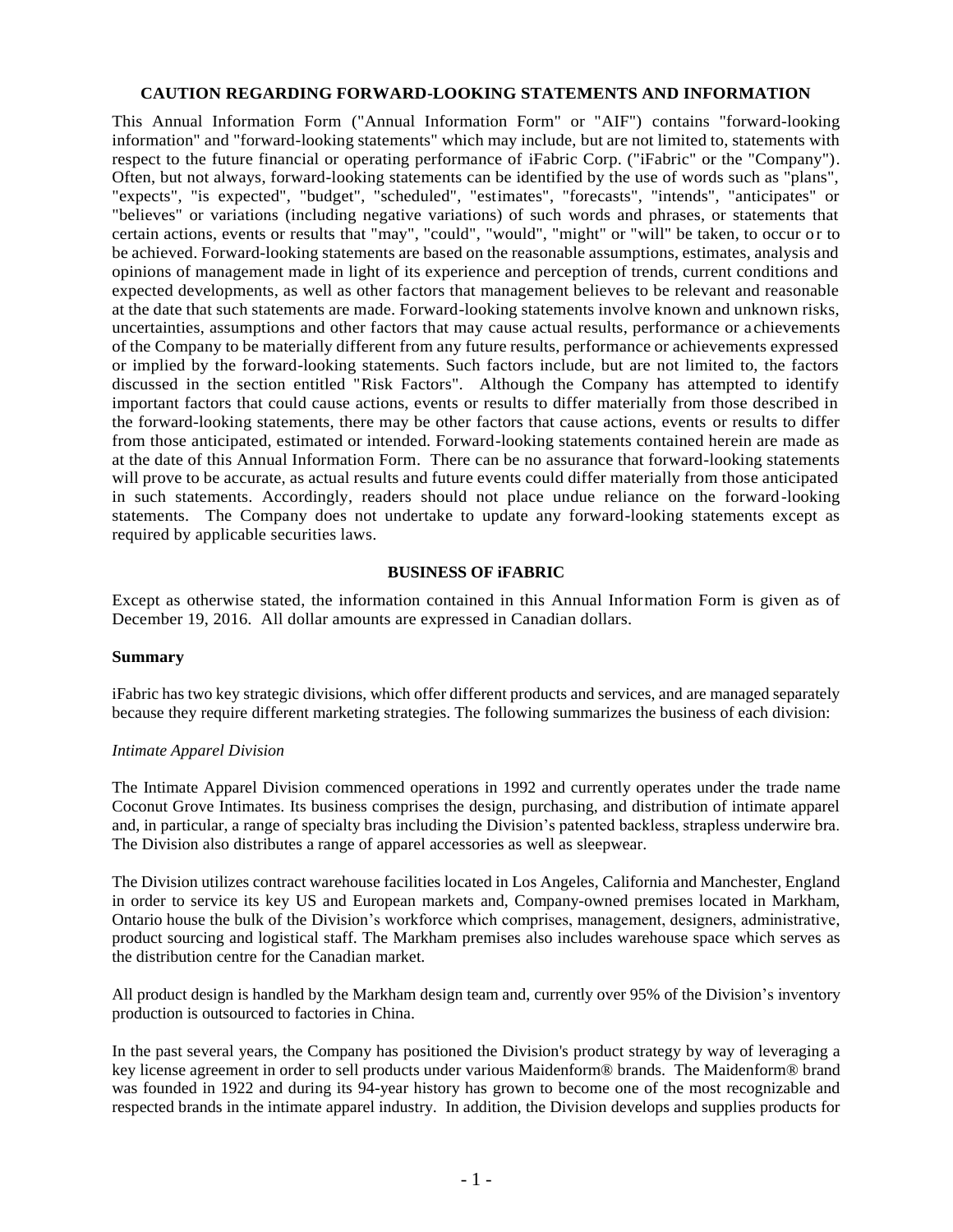sale under the private label brands of certain major retailers as well as the Company's own brand.

Products are sold internationally to the Division's customer base which includes a number of major retailers as well as specialty boutiques. Major retail customers include Wal-Mart (Canada), Sears (Canada), Debenhams, Kohl's, Hanes Brands, Bloomingdales, Marks & Spencer, Nordstrom, Maidenform, La Vie En Rose, House of Fraser, Boux Avenue and Amazon.

#### *Intelligent Fabrics Division*

A second strategic division commenced operations in 2010 when the Company obtained exclusive North American distribution rights for new generations of intelligent textile technologies which can kill bacteria, repel insects, absorb odours, repel and wick moisture, block ultraviolet light and help encourage a healthy skin environment, amongst others. North American distribution rights were subsequently expanded to worldwide distribution rights. Management anticipates that the Intelligent Fabrics Division will be the main driving force of the Company's future growth and expansion. The Intelligent Fabrics Division operates under the name Intelligent Fabric Technologies (North America) Inc. ("IFTNA").

The business of the Intelligent Fabrics Division includes the development, testing and distribution of specialty textiles as well as chemicals suitable for application to textiles. The current focus is on technologies that improve the safety and well-being of the wearer. The Division has a pipeline of products including Protx2® (anti-microbial and anti-viral formulations) Enguard® (insect repellant technology), Dreamskin® (skin polymer), UVtx™ (ultraviolet light blocker), FreshTx™ (odour-absorbing technology), RepelTX™ (durable water repellant) and DryTx™ (moisture-wicking technology). The Company anticipates that several additional products will be added to its pipeline in the future. The Company has two key supply centers in Asia (namely China and Taiwan) which service the Asian market. This market represents the main production region for manufactured textiles supplied to North America and is the Company's main market area for the distribution of intelligent textile technologies. Technical support specialists in Asia provide guidance and support to customers regarding the integration of the Company's chemical formulations in their products.

Development, testing and regulatory activities are primarily funded with income earned from both the Intelligent Fabrics Division and the Intimate Apparel Division. Additional funding, when required, is sourced from additional equity and/or debt.

#### Products

#### *Enguard® Insect Repellent Fabric*

Laboratory testing conducted by the Company confirm Enguard*®* to be a highly effective, child safe and durable insect repellent.

Application for regulatory approval by the US Environmental Protection Agency (the "EPA") is in process. Whilst the timelines for final approval by the EPA is uncertain, a key customer for Enguard<sup>®</sup> will commence product development and testing of Enguard® apparel in January 2017 with the strategy of initially launching Enguard® products in international markets where regulatory approvals are far less stringent than that of the US and Canada.

Application will also be made to the Pest Management Regulatory Agency ("PMRA") division of Health Canada for approval of Enguard for the Canadian market utilizing EPA data once the US EPA application has been completed. The Health Canada regulatory approval process is generally less streamlined than that of the US and the Company anticipates a lengthier process for obtaining Health Canada approval for Enguard.

The cost of final submission for approvals for both the EPA and PMRA are estimated at around \$50,000.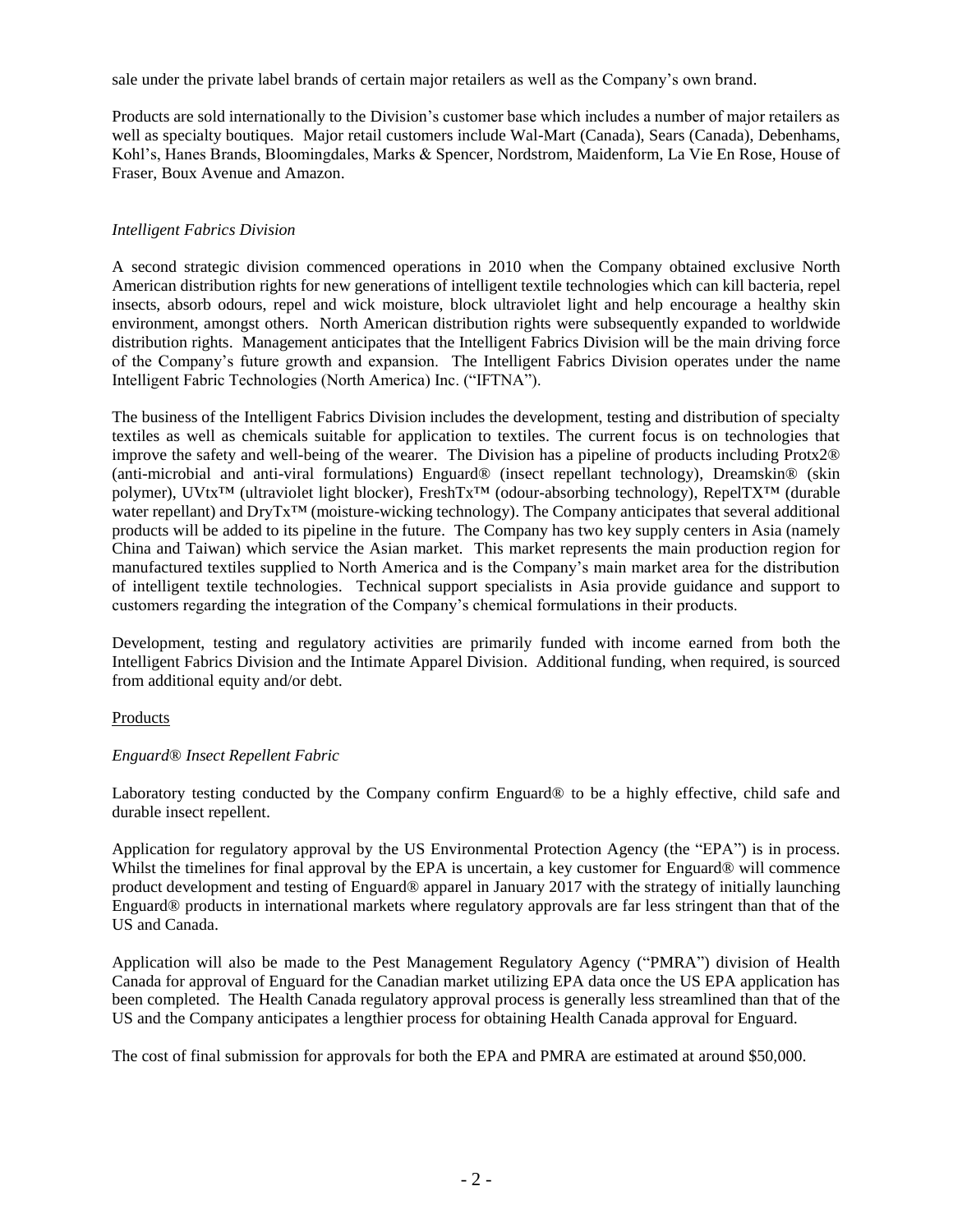#### *Dreamskin®*

Fabrics treated with the Dreamskin® polymer are designed to encourage a healthy skin environment because of its ability to control both moisture and friction. Dreamskin® is effective during both summer and winter months as both high and low moisture environments are known causes of discomfort and irritation.

By providing a surface that is free from skin irritants such as laundry detergent residue and dust, Dreamskin® treated fabrics provide for a luxurious wearing experience without irritation or dryness.

In particular, athletic apparel has two key areas that can cause skin irritation, namely friction and excessive moisture. Dreamskin® targets both to help prevent irritation during sporting activities.

The potential also exists for Dreamskin® to be marketed as a medical device for integration in clothing in order to aid sufferers of eczema, psoriasis and other types of irritating skin disorders. The friction caused by clothing is currently a major source of irritation for sufferers of such disorders and the ability of Dreamskin® to substantially reduce the amount of friction could serve as a useful tool to alleviate irritation.

In order to be marketed as a medical device Dreamskin® will need to be registered with the United States Food and Drug Administration ("FDA") as a medical device. Such registration may necessitate a clinical trial and the Company is currently consulting with its regulatory and industry experts regarding the best approach for conducting such a trial. Based on the information received by the Company to date, the cost of a clinical trial is estimated to be in the order of \$100,000 and the estimated completion period could be in the range of 18 to 36 months. The commencement date of the Company's FDA application for Dreamskin® as a medical device is not yet certain.

The roll-out of Dreamskin® to the market as a retail product has commenced via finished bedding and bathroom products treated with a combination of Dreamskin® and Protx2®, which has been supplied to a customer under a strategic production, sales and marketing agreement between IFTNA and the customer. The target market for these products is international hotel groups.

Dreamskin® is also currently being integrated into certain product offerings of the Company's Intimate Apparel Division and in particular intimate apparel and sleepwear. The market launch for initial product offerings containing Dreamskin® will be in respect of the spring 2017 season, with sales commencing in January of 2017.

#### *Protx2®*

Protx2® is specially formulated to combat harmful bacteria and viruses at the source utilizing a unique triple attack as follows:

#### *1) Disruption of the cell wall coupling enzyme*

By blocking development of the cell wall there is no mechanism by which the cell is able to repair or replace weak wall components, so over time the cell wall will disintegrate.

*2) Disruption of the cell's respiratory cycle*

Protx2® binds to the nutrients that the cell requires for growth, thereby preventing access to such nutrients. If the cell cannot bind to nutrients, for all intents and purposes the cell starves to death for lack of nutrition.

*3) Inhibition of ATP synthesis*

Every cell requires energy in order to survive, grow and multiply. Cells gain energy through the conversion of molecules into adenosine triphosphate ("ATP"), a process which requires hydrogen ions. ATP is the most commonly used "energy currency" of cells from most organisms. Protx2® prevents the uptake of Hydrogen ions thereby depriving the cell of its energy source.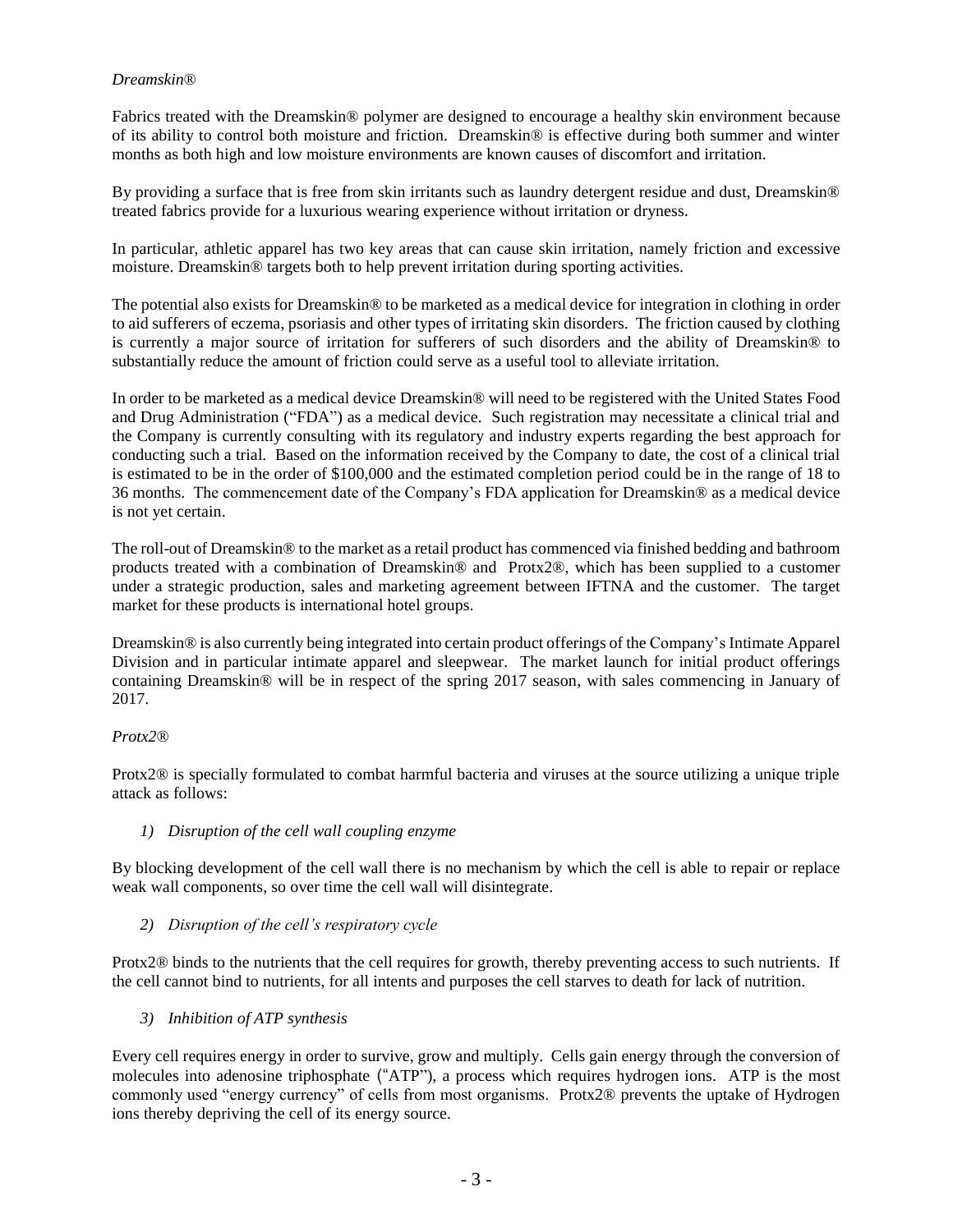A substantial body of comparative testing conducted by the Company at third party EPA approved laboratories over a period of approximately five years, have shown Protx2® to be consistently more effective at combating bacteria and viruses than competing technologies. In addition, Protx2® has also shown itself to be consistently more durable to washing during normal laundry cycles, with certain fabric blends yielding no loss in efficacy even after 100 washes.

The following table highlights the attributes of Protx2® compared to competing technologies when applied to textiles, based on third party laboratory testing and analysis:

|                     | $E$ ffectiveness <sup>(1)</sup> | Durability to             | Discolouration | Environmental       |
|---------------------|---------------------------------|---------------------------|----------------|---------------------|
|                     |                                 | Laundering <sup>(2)</sup> | <u>Issues</u>  | Impact              |
| Protx2 <sup>®</sup> | High                            | High                      | No             | Dilutes in Water    |
|                     |                                 |                           |                | Depletes into       |
| Silver              | Medium                          | Medium                    | Yes            | Effluent            |
|                     |                                 |                           |                | Can Degrade to      |
| Triclosan           | Medium                          | Medium                    | No             | <b>Toxins</b>       |
| Silane Quat         | Low                             | Low                       | No             | <b>Bound Silane</b> |

(1) Efficacy rating of high = bacterial kill rate of greater than 90% within 1 hour, with a sustained kill rate of greater than 90% at the end of 24 hours. Efficacy rating of medium = bacterial kill rate of between 30% and 70% within 1 hour, with a sustained kill rate within the same range at the end of 24 hours. Efficacy rating of low = bacterial kill rate of less than 30% within 1 hour with a sustained kill rate of an equivalent percentage at the end of 24 hours.

(2) Durability to laundering high = greater than 50 washes without loss of efficacy Durability to laundering medium  $= 25$  to 49 washes without loss of efficacy Durability to laundering  $low =$  less than 25 washes without loss of efficacy

The Company is currently targeting two key markets with regard to the distribution of Protx2®:

#### 1) Sports apparel, outerwear and footwear

There is an increasing trend amongst major sports apparel, outerwear and footwear manufactures to offer technologically-enhanced products. With the ability of Protx2® to combat odour causing bacteria, the Company is able to provide manufacturers with the ability to produce apparel and footwear that stays fresher longer without the need for repeated washing or cleaning. Innovative application methodology developed by the Company over a number of years allows for Protx2® to be integrated into almost any fabric as well as all the components of footwear including foam, rubber, and plastics. With its current EPA registrations, the Company can distribute Protx2® for use in all sportswear and footwear for distribution in the US market. Verification programs for major customers were completed during the middle of 2016 and the Division commenced shipping Protx2® for major programs in July 2016.

2) Medical

A 2009 report issued by the Centers for Disease Control and Prevention ("CDC") provides a range of estimates for the annual direct hospital cost of treating healthcare-associated infections ("HAI"s) in the United States. According to the report, the overall annual direct medical costs of HAIs in 2007 (after adjusting for inflation using the CPI for inpatient hospital services) is estimated to be between \$35.7 billion to \$45 billion. The report further estimates the financial benefits of prevention arising from possible infection control interventions at a low of \$5.7 billion and a high of \$31.5 billion.<sup>1</sup>

The U.S. Department of Health and Human Services ("DHHS") estimates that one in 20 patients who enter a

 $\overline{a}$ <sup>1</sup> "The Direct Medical Costs of Healthcare-associated Infections in U.S. Hospitals and the Benefits of Prevention" March 2009, Centers for Disease Control and Prevention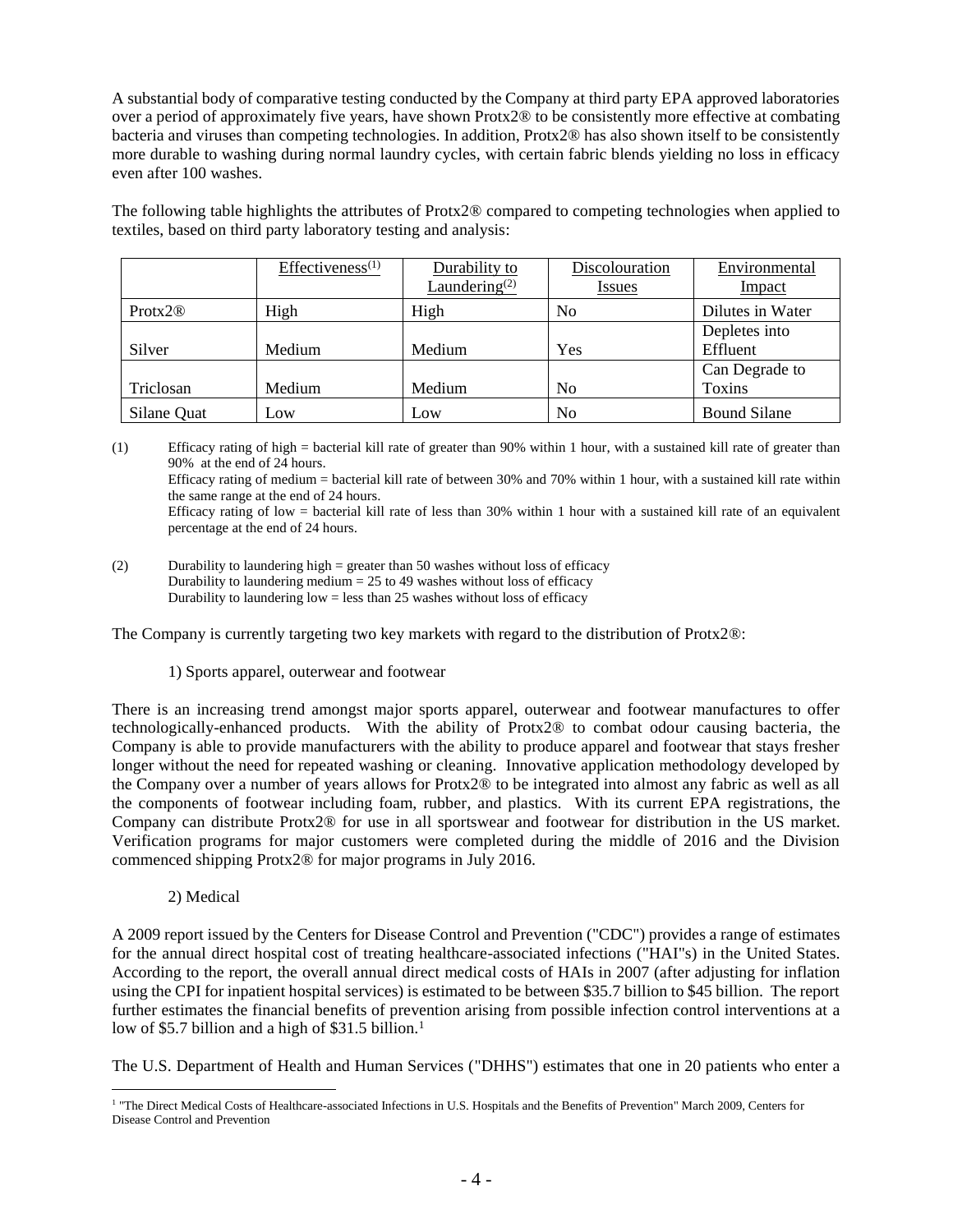hospital will contract a potentially deadly virus during their visit. One type of deadly bacterium alone reportedly has been linked to around 14,000 US deaths each year with as many as 100,000 annual deaths attributable to all form of bacteria.

In addition, the CDC reports that there are around 20,000,000 cases of Norovirus infections in the US each year leading to over 70,000 hospitalizations.<sup>2</sup>

The Protx2® range of products is dedicated to combating hospital and community acquired bacterial infections, including MRSA, Clostridium Difficile, VRE, Klebsiella Pneumonia, and by their application may greatly assist in reducing such infections. In addition, Protx2® is also a strong antiviral agent effective against Norovirus and H1N1.

Protx2® formulations impart anti-microbial and/or anti-viral powers to fibers, plastic, paint and paper treated with these formulations and is suitable for application to many areas of a hospital (or home) environment, including, scrubs, bedding, curtaining, carpeting, walls, air filters and numerous plastic components amongst others.

In order to fully enter the medical market for Protx2®, the Company is in process of securing a second and higher level of EPA registrations, termed public health claims, that will allow it to make applicable claims in connection with the efficacy of Protx2® ("kill claims") for medical use. A testing protocol for this purpose has been negotiated and agreed to by the EPA and the requisite testing in conformity with Good Laboratory Practice ("GLP") Recognition Standards had commenced as at the date of this AIF. Although the timeline for final regulatory approval of public health claims is not certain, the Company is optimistic that this can be achieved in the first half of calendar 2017. The final cost of laboratory efficacy and wash durability testing in respect of medical level claims is estimated to be in the order of \$400,000, which will be funded from current cash flow.

Entry into the medical market in the form of scrubs treated with Protx2® has already commenced at the date of this AIF via programs for two key customers, covering both the retail scrubs market as well as the direct to hospital market.

#### *UVtx™*

Textiles infused with UVtx<sup>™</sup> provide apparel with a built in ultraviolet ("UV") light blocker. The UVtx<sup>™</sup> formulation contains both UV reflecting and UV absorption elements, giving apparel treated with UVtx<sup>™</sup> the ultraviolet protection factor ("UPF") strength of up to UPF 60. This allows the wearer of UVtx™ treated apparel to enjoy permanent sun protection without the need to apply sprays or lotions to the area covered by the garment. Testing has shown that UVtx<sup>™</sup> treated textiles do not lose efficacy over time. Commercialization of UVtx<sup>™</sup> commenced during the latter part of 2016 and the first products integrating UVtx™ will be in the market during the second quarter of 2017.

#### *FreshTx™*

 $\overline{a}$ 

FreshTx™ is a state of the art odour-absorbing technology, which is easily infused into textile products. FreshTx™ offers permanent protection against odours without the need to use sprays or perfumes. FreshTx™ uses naturally-occurring elements for effective results that are non-toxic and safe. Extremely durable, once applied, the properties of FreshTx<sup>TM</sup> are renewed with each wash, and is effective even when wet. Commercialization of Freshtx<sup>™</sup> commenced during the latter part of 2016 and the first products integrating Fresh™ will be in the market during the second quarter of 2017.

<sup>2</sup> U.S. Trends and Outbreaks – Centers for Disease Control and Prevention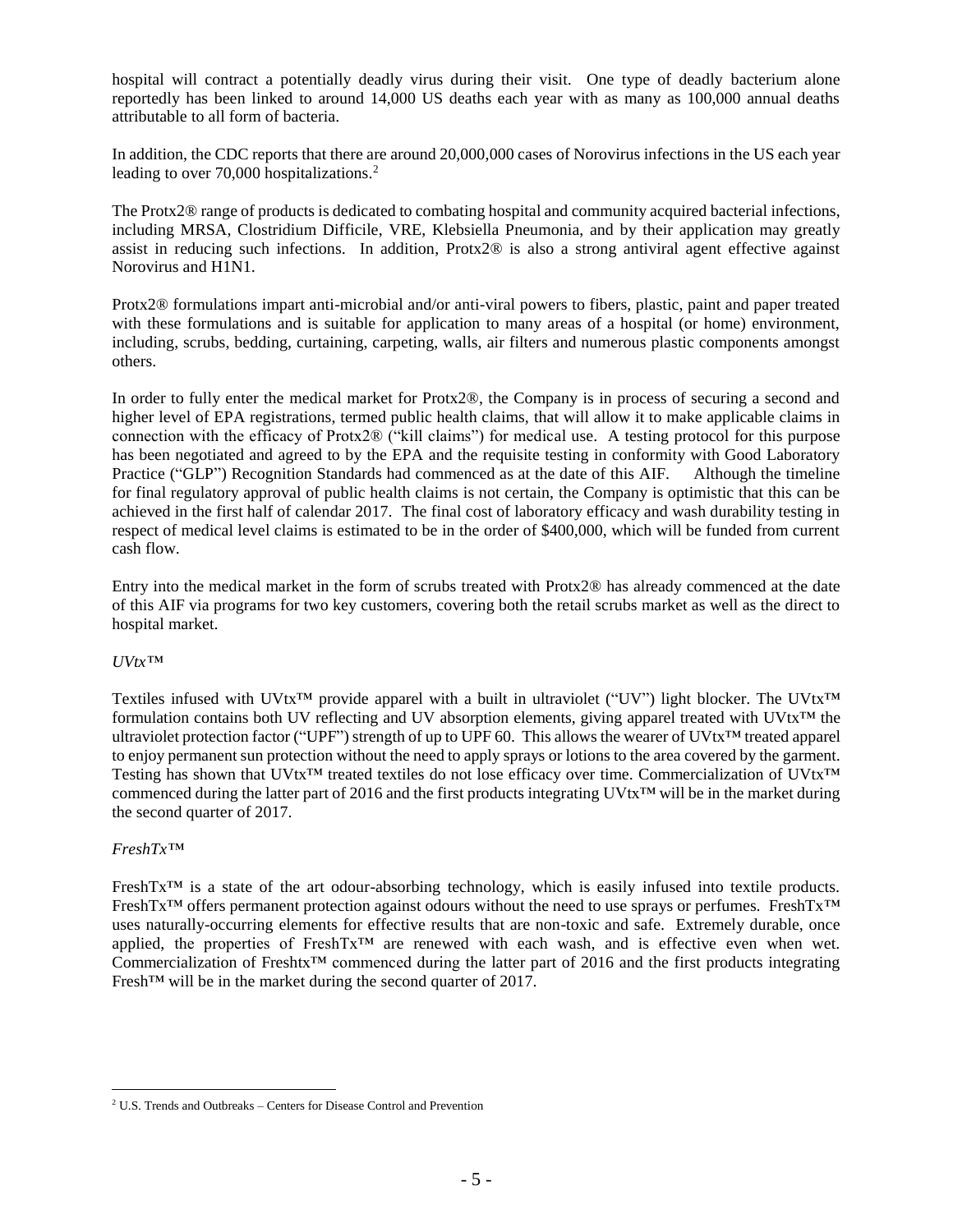#### *DryTx™*

DryTx™ moisture wicking technology provides treated apparel with the ability to quickly draw moisture away from the skin and disperse perspiration across the fabric surface for faster evaporation.

The main attributes of DryTx™ are its abilities to:

- Wick moisture away from the skin;
- Provide for garments that will not feel heavy or damp even during periods of high exertion by the wearer;
- Provide for garments that create less skin chafe compared to wet fabrics;
- Provide for garments that dry quicker, thereby assisting the wearer in maintaining a more even body temperature;
- Allow for fabrics to retain their natural softness.

An additional significant attribute of DryTx<sup>™</sup> is its ability to be integrated into apparel in combination with the Division's other product offerings, resulting in unique garments that provide superior performance characteristics for athletic apparel.

The first products integrating DryTx™ will be in the market during the second quarter of 2017.

#### *RepelTX™*

RepelTX™ is an environmentally friendly coating that is resistant to moisture. The RepelTX™ coating can be used on various surfaces including electronics and fabrics, which are then protected against water and moisture by simply treating them in a fluorinated solvent. The coating dries in just over one minute at room temperature, and it starts working immediately once set.

RepelTX<sup>™</sup> offers the next generation in water repellency performance. RepelTX<sup>™</sup> modifies fabric at the molecular level by permanently attaching hydrophobic 'hairs' to individual fibers that lift liquids, causing them to bead and roll right off the fabric surface. It features a hydrocarbon polymer which is both more ecologically friendly and economically smart compared to competing technologies. The result is a market leading performance, liquid repellency that is breathable, durable and fast drying.

A substantial body of testing carried out by the Company have shown the RepelTX™ and Protx2® work extremely well in conjunction with each other. Particularly in health care environments, the combination of water repellency and an antimicrobial allows for garments that repel liquids (for example, blood) and at the same time can kill bacteria. These combined attributes are optimal for the healthcare industry. The additional benefit to iFabric will be increased revenue from every sale involving a multiple of chemicals.

RepelTX™ was added to the Division's product portfolio in 2016 and initial sales of RepelTX™ for major customer programs are anticipated during the third quarter of 2017.

#### **Suppliers**

The bulk of the Company's apparel, textile and chemical purchases are from suppliers in Asia.

The Company enjoys strong relationships with its Asian suppliers, some of which have supplied the Company for several years.

The Company's arrangements with its suppliers are subject to the normal risks involved in sourcing products from abroad, including changing import duties, custom clearances and port of entry strikes or inefficiencies, late deliveries from suppliers, and fluctuations in exchange rates. The Company endeavors to minimize its potential exposure to these risks by continually monitoring duty and tariff developments, placing orders well in advance of anticipated delivery dates to its customers, and by entering into forward exchange contracts.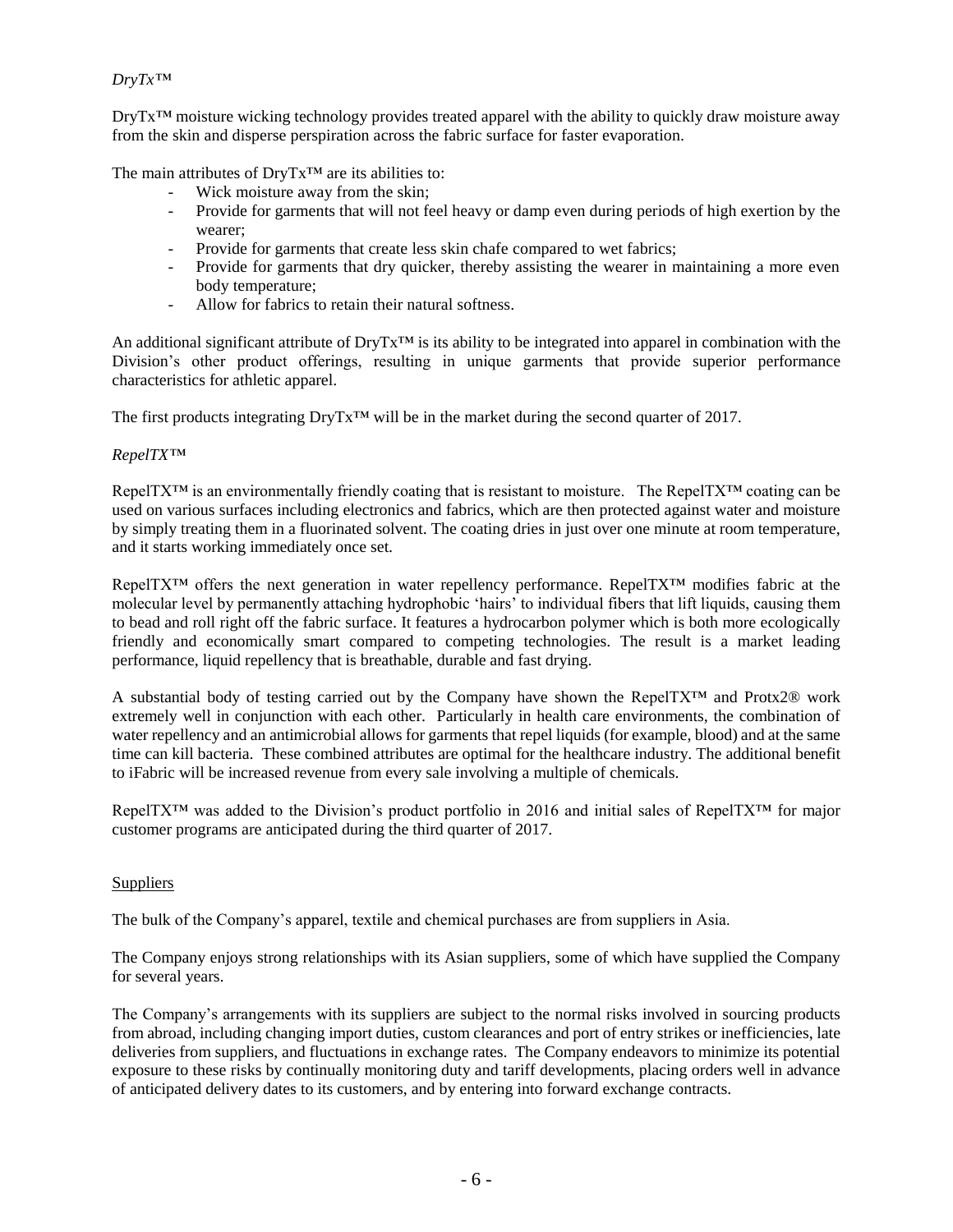The majority of the Company's non-Canadian sourced products are priced and paid in U.S. Dollars. By the nature of its business, lead times for purchasing are often lengthy and as much as 50% of the value of such purchases is paid at the time of placing orders with suppliers. The Company utilizes a number of strategies designed to fix the cost of its purchases in U.S. dollars, such as maintaining U.S. Dollar bank accounts and by allowing itself the opportunity to take advantage of positive or negative swings in currencies by purchasing or selling forward.

#### Marketing

#### *Intimate Apparel Division*

Coconut Grove Intimates' website [www.cgintimates.com](http://cgintimates.com/) contains pictures and details regarding its product offerings as well as details about where to purchase these products. The Division utilizes a state of the art web portal in order to provide retail customers with catalogues and the ability to order goods. The same portal also serves as a tool to provide sales staff and sales agents with analysis of customer past ordering trends as well as details of inventories of available for sale products. The Division also utilizes popular social and business networking sites such as Facebook, Twitter and LinkedIn to provide product information to consumers.

The apparel Division also utilizes a number of direct selling initiatives. The buyers of major retailers are targeted for the purpose of presenting current sample ranges and future product design concepts. In addition, the company rents booths at major apparel shows throughout the year. A showroom in Manhattan, New York, serves as the venue to host retail buyers and display product offerings during market weeks for the apparel industry at various intervals throughout the year.

#### *Intelligent Fabrics Division*

Intelligent Fabric Technologies (North America) Inc.'s website [www.iftna.com](http://iftna.com/) contains details and technical information regarding its product offerings.

A direct selling approach is normally favoured by the Intelligent Fabrics Division, whereby market leaders in the sportswear, outerwear, footwear, plastics and medical supply markets are targeted for the purpose of presenting to them the benefits of utilizing IFTNA's technologies in their various product offerings. In addition, sales staff attend major trade shows in respect of its target markets for the purpose of adding to its database of potential customers. The Division also utilizes popular social and business networking sites as a conduit to deliver information to potential customers as well as consumers.

#### Employees

As at the date of the date of this AIF the Company had 24 employees in North America, across all areas of its business, including management, product design, product sourcing, logistics, information technology, analysis, sales and marketing, technical services and administration.

In addition, the Company has appointed several independent sales representatives and consultants in its key U.S., Canadian, and European markets.

During the year the Company's branch in Taiwan became fully operational and now provides logistical and sales support for customer production at various Taiwanese textile mills.

A technical team in Asia provides technical assistance to major mills throughout Asia in the application or integration of intelligent fabric technologies at the point of production.

#### Environmental Protection

The Company believes that it is in compliance with all environmental, health and safety laws.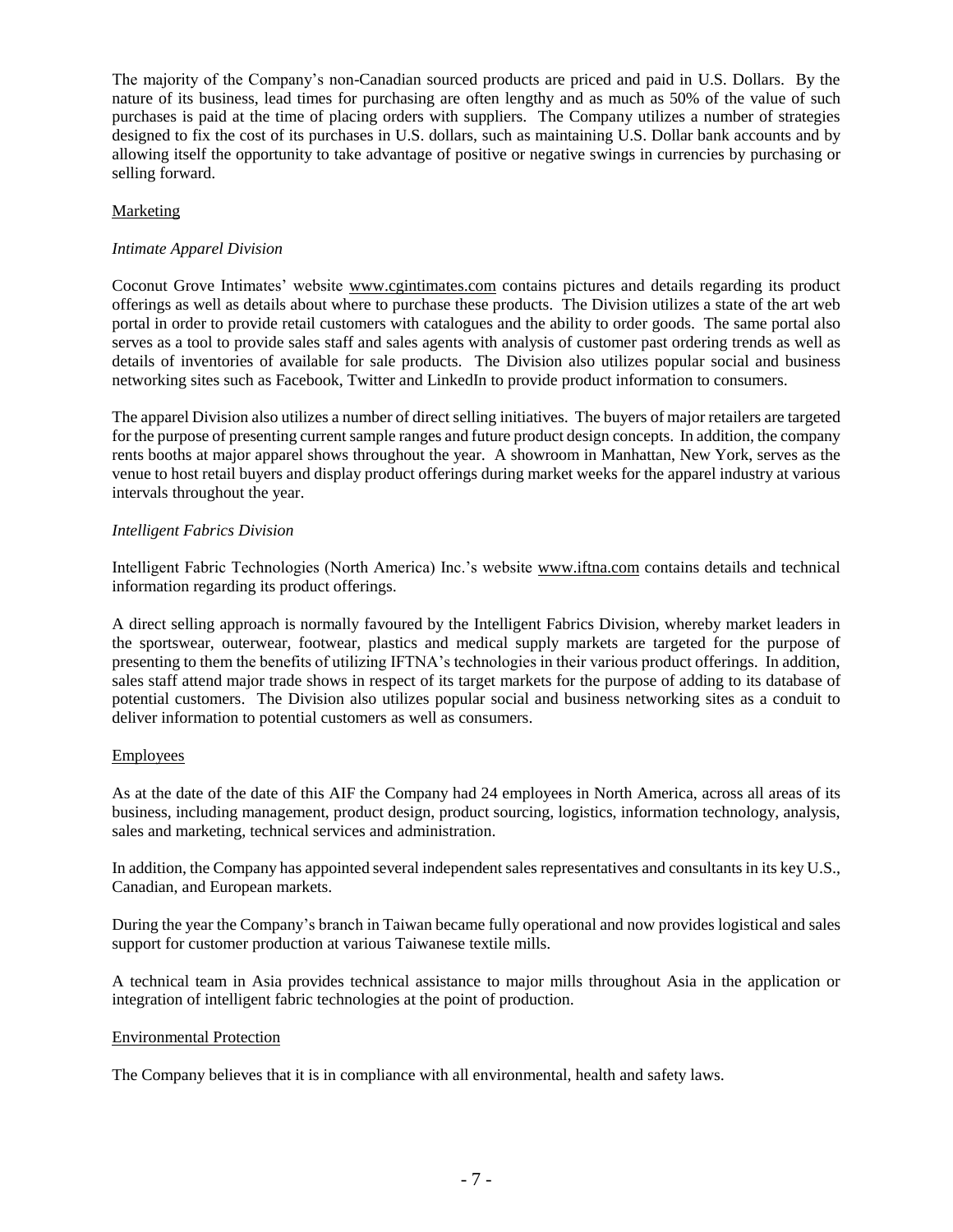In particular, the chemical formulations marketed by the Company require strict labeling instructions in accordance with EPA standards concerning the safe handling of such products. In addition, customers are provided with detailed instructions for disposing of chemicals or chemical waste. These instructions are designed to meet all appropriate local environmental standards for the permitted levels of such chemicals in effluent.

Extensive wearer trials are conducted by the Company in order to ensure that wearers will suffer no harmful effects from the use of treated fabrics.

#### Intangible Properties

The Company believes that its trademarks and regulatory registrations are important to its competitive position. A substantial element of the Company's marketing strategy involves the creation of brand awareness in respect of its trademarks.

Where possible, trademarks are registered in all major market jurisdictions and, at least in the U.S. and Canada. Where required, regulatory registrations have been made or will be pursued in all markets that the Company sells chemical formulations. All registrations are renewable and procedures are in place to ensure timely renewal so that these registrations remain in effect.

#### Competitive Conditions

With regard to its intimate apparel segment, the Company faces direct competition from other wholesale distribution companies who offer intimate apparel, complementary accessories, and sleepwear products. The retail apparel industry is highly sensitive to economic conditions and the Company aims to differentiate its products in an effort to mitigate competitive pressures. Specifically, it has positioned itself to leverage multiple key licensor arrangements, with brand leaders in the industry, and engages in cooperative marketing and advertising campaigns that support sales of branded products.

Within its Intelligent Fabrics Division, the Company defines its competition broadly, depending on the relevant technology, to other manufacturers and distributors of products that seek to improve the well-being of the end user. While there are other distributors offering similar technologies and products, the Company distinguishes itself from competitors by distributing products that offer superior efficacy and durability as well as being the most environmentally friendly. Moreover, the Division targets market leaders that claim premium performance as a core marketing tactic.

#### New Products

On April 23, 2015 the Company announced the renewal of its Maidenform® Brands license and distribution agreement with MFB International Holdings S.a.r.l., a subsidiary of HanesBrands Inc. ("Hanes"). Hanes acquired Maidenform in October 2013. In addition to the product categories that were included in the previous Maidenform agreement, a new sleepwear category was added to the license. The official launch of Maidenform sleepwear ranges will take place in respect of the Spring 2017 season with sales commencing in January 2017. The Company will also be releasing several new product additions to its core bra and accessories ranges.

In the Intelligent Fabrics Division RepelTX™, a durable water resistant repellant finish for textiles, was added to the product portfolio of the Division during 2016, with initial sales of RepelTX™ for major customer programs anticipated during the third quarter of 2017.

#### Seasonality

The Intimate Apparel Division's core bra and accessory ranges are generally not impacted by seasonal variances. However, the fashion component of intimate apparel and sleepwear are impacted by general seasonal trends that are characteristic of the apparel industry.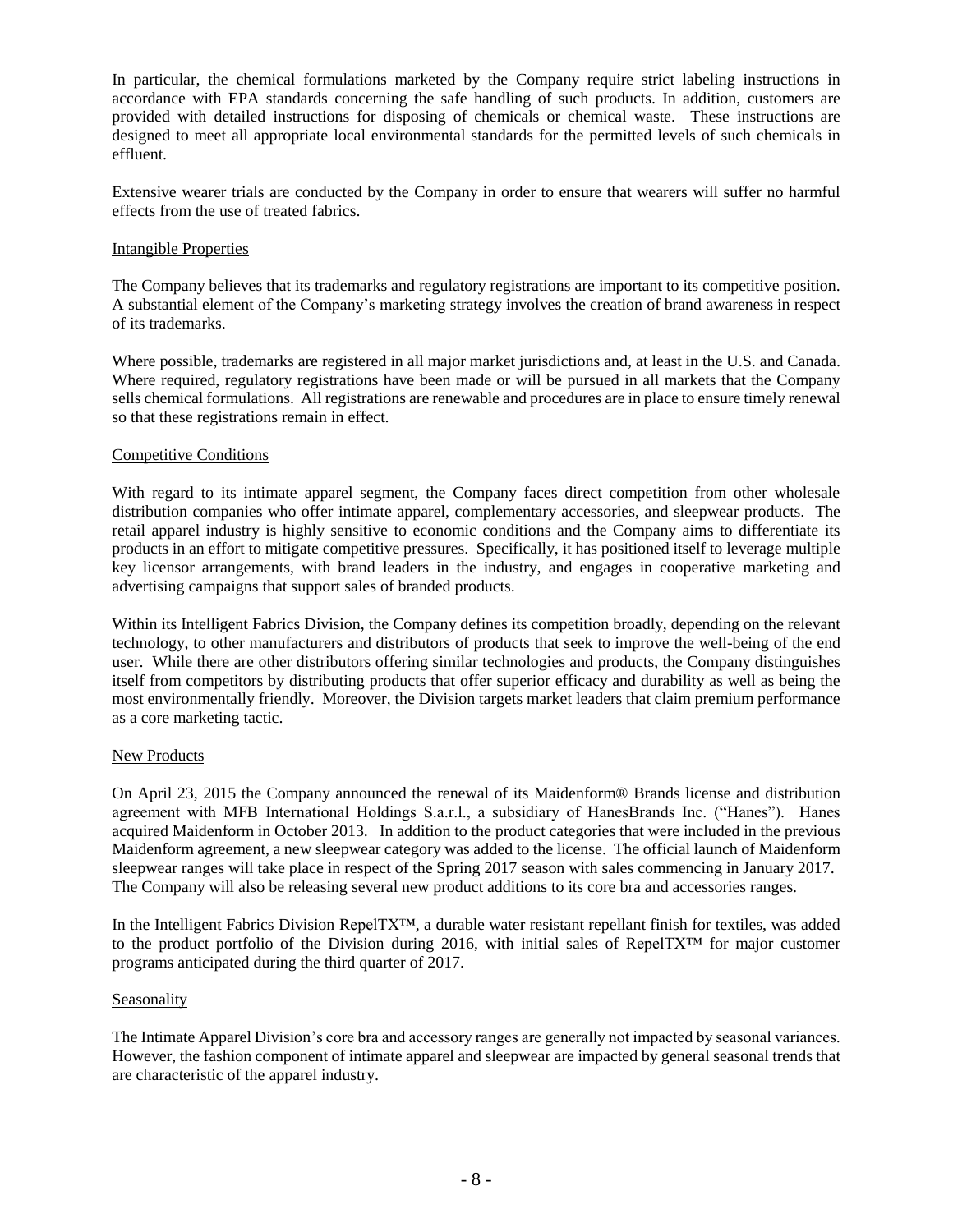#### Economic Dependence

With regard to its Intimate Apparel Division, revenues are heavily dependent on a key license agreement, with approximately 90% of the Division's annual revenues being derived from the sale of licensed products. The Company continually strives to maintain strong relationships with its licensor and systems are in place to ensure that there is compliance with the terms of all license agreement.

In the Intelligent Fabrics Division, the Company is substantially dependent on an exclusive supply and distribution arrangement that it maintains with the manufacturer of its key technologies. The bulk of current revenue in the Intelligent Fabrics Division is derived from products that are supplied by the manufacturer of the chemical formulations and the Company is heavily dependent on retaining its exclusivity for the distribution of these products.

#### Foreign Operations

The Intimate Apparel Division is heavily reliant on export sales, with 94% of revenue being derived from customers in its major foreign market regions, being the United States and the United Kingdom. In order to facilitate delivery of products to customers in these markets, goods are imported directly into the United States and United Kingdom and housed in contract warehouse facilities located in Los Angeles, California and Manchester, England. Approximately 85% of the intimate apparel Division's inventory is located in these foreign warehouses.

The Intelligent Fabrics Division is also reliant on export sales for the bulk of its revenue. Major foreign markets regions comprise the United States and Southeast Asia with the later currently accounting for over 90% of revenue. Chemical formulations are imported directly into its major foreign market regions and are housed in contract warehouses located in the United States, China, Taiwan and Japan.

#### <span id="page-10-0"></span>**Risk Factors**

A number of risk factors known and unknown may affect the operations of iFabric Corp. One should consider the following and all of the other information included in this document and in other documents incorporated by reference herein or otherwise filed on SEDAR when considering investing in the securities of the Company. The risks included in the following discussion are not exhaustive.

#### Business Operation Risks

#### *Competition*

The Company faces significant competition in both the Intimate Apparel and Intelligent Fabrics Divisions. In the Intimate Apparel Division, the Company is in direct competition with companies that design, manufacture, or distribute intimate apparel and accessories.

In the Intelligent Fabrics Division, the Company competes with other companies that manufacture or distribute sprays, topical liquids, creams, medications, or chemicals that:

- a) repel insect bites when applied to skin or textiles; or
- b) kill bacteria when applied to textiles; or
- c) assist with the healing of skin and the control of skin irritations.

#### *Economic Conditions and Consumer Spending*

In the Intimate Apparel Division, the Company's customer base consists of national and international retailers, independent stores, and boutiques. The success of this Division is dependent on customers perpetually replenishing their distribution channels with the Company's year-round merchandise, as well as ongoing commitments and purchase orders for seasonal fashion goods. The Company's ability to achieve the expected volume and price points of sales indirectly depends on the retailer's continuous ability to sell the Company's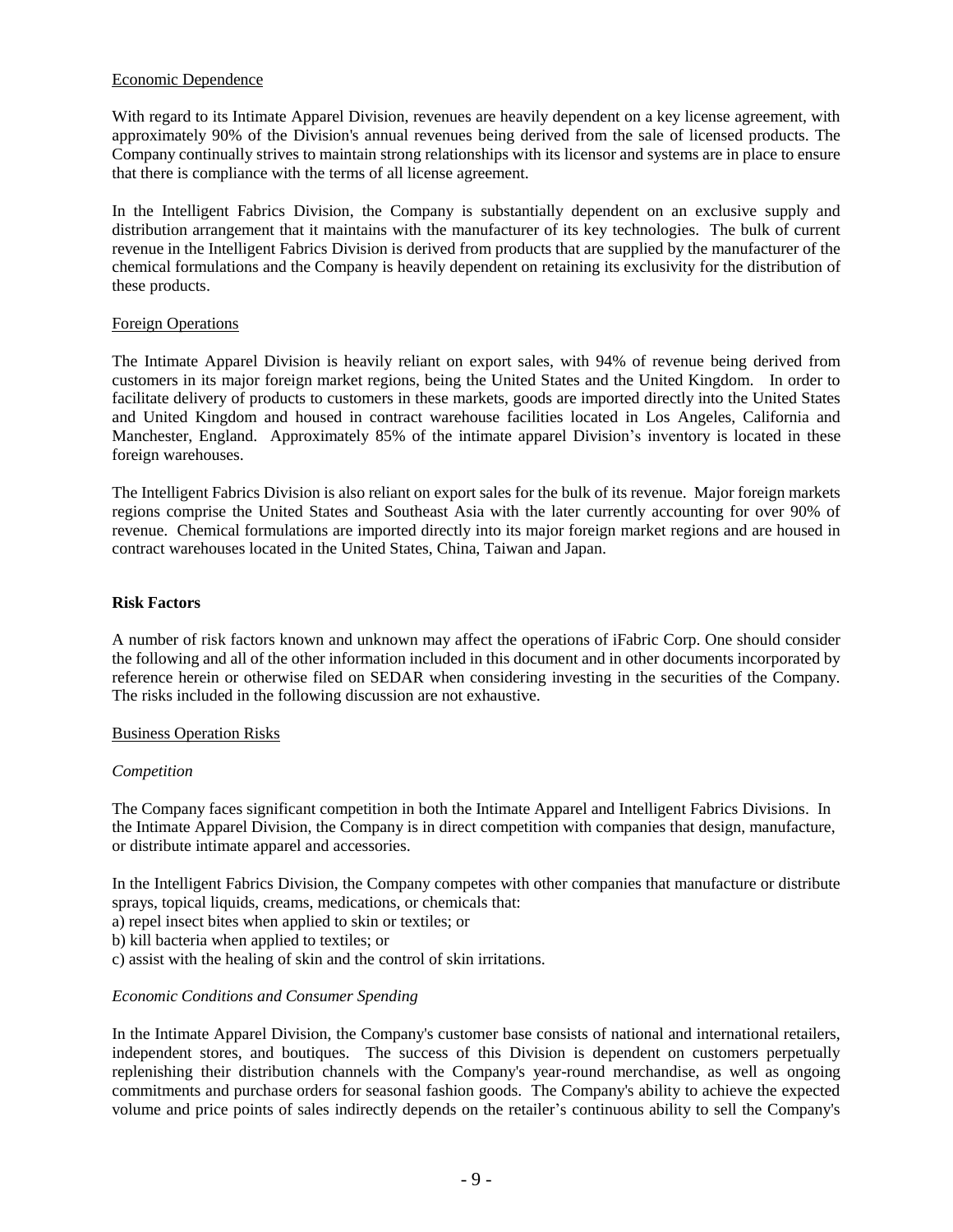merchandise to their end use consumers. The retail apparel industry is highly sensitive to adverse economic factors, such as consumer debt levels, interest rates, and unemployment rates. Any adverse effects of economic conditions on the retail industry can have a negative impact on the level of sales and gross margins that the Company expects to achieve.

Within its Intelligent Fabrics Division, the Company's primary customer base are mills and manufacturing centers that produce textiles embedded with the Company's chemical technologies. The demand for such technologies can be negatively impacted if retailers and distributors of textiles experience adverse consumer spending patterns due to weak economic conditions. This indirectly affects the Company's ability to execute sales volumes and price levels that are anticipated by management. *Licensing Arrangements*

The Company is reliant on a number of key licensing and distribution agreements and its future performance could be materially affected by a termination of one or more of such agreements. Termination could arise as a result of any of the following, among others:

- Failure to pay royalties or advertising contributions;
- Failure to meet minimum purchase obligations;
- Failure to achieve minimum sales targets;
- The breach of a material covenant;
- Failure to ship licensed products to authorized customers;
- Failure to give notice of intention to renew within the stipulated time period

#### *Economic Dependence on Key Clients*

The Company sales are heavily concentrated in a limited number of key customers during the last several years. For the year ended September 30, 2016, approximately 33% of the Company's total sales were to two customers (2015 - 36% of sales were to two customers). As well, as at September 30, 2016, two customers accounted for 56% (September 30, 2015 - four customers accounted for 49%) of the Company's accounts receivable. The loss of any one of these key clients can have a material impact on revenues, earnings, cash flows, and the financial position of the Company.

#### *Key Personnel*

The senior officers of the Company are critical to its success. In the event of the departure of a senior officer, the Company believes that it will be successful in attracting and retaining qualified successors but there can be no assurance of such success. Recruiting qualified personnel as the Company grows is critical to its success. As the Company's business activities grow, it will require additional key financial, administrative and technical personnel as well as additional operations staff. If the Company is not successful in attracting and training qualified personnel, the efficiency of its operations could be affected, which could have an adverse impact on the Company's future cash flows, earnings, results of operations and financial condition.

#### *Technological Advancements*

With regard to the Company's Intelligent Fabrics Division, the chemical industry is subject to significant technological advancements, changing industry standards, market trends, customer preferences and competitive pressures which can, among other things, necessitate revisions in pricing strategies, price reductions and reduced profit margins. The success of the Company will depend on its ability to secure technological superiority in its products and maintain such superiority in the face of new technologies. No assurance can be given that further modification of product offerings of the Company will not be required in order to meet demands or to remain competitive.

#### *Intellectual Property*

The success of the Company will depend, in part, on its ability to maintain proprietary protection over its intellectual property and operate without infringing the proprietary rights of third parties. Despite precautions, it may be possible for a third party to copy or otherwise obtain and use the Company's technologies without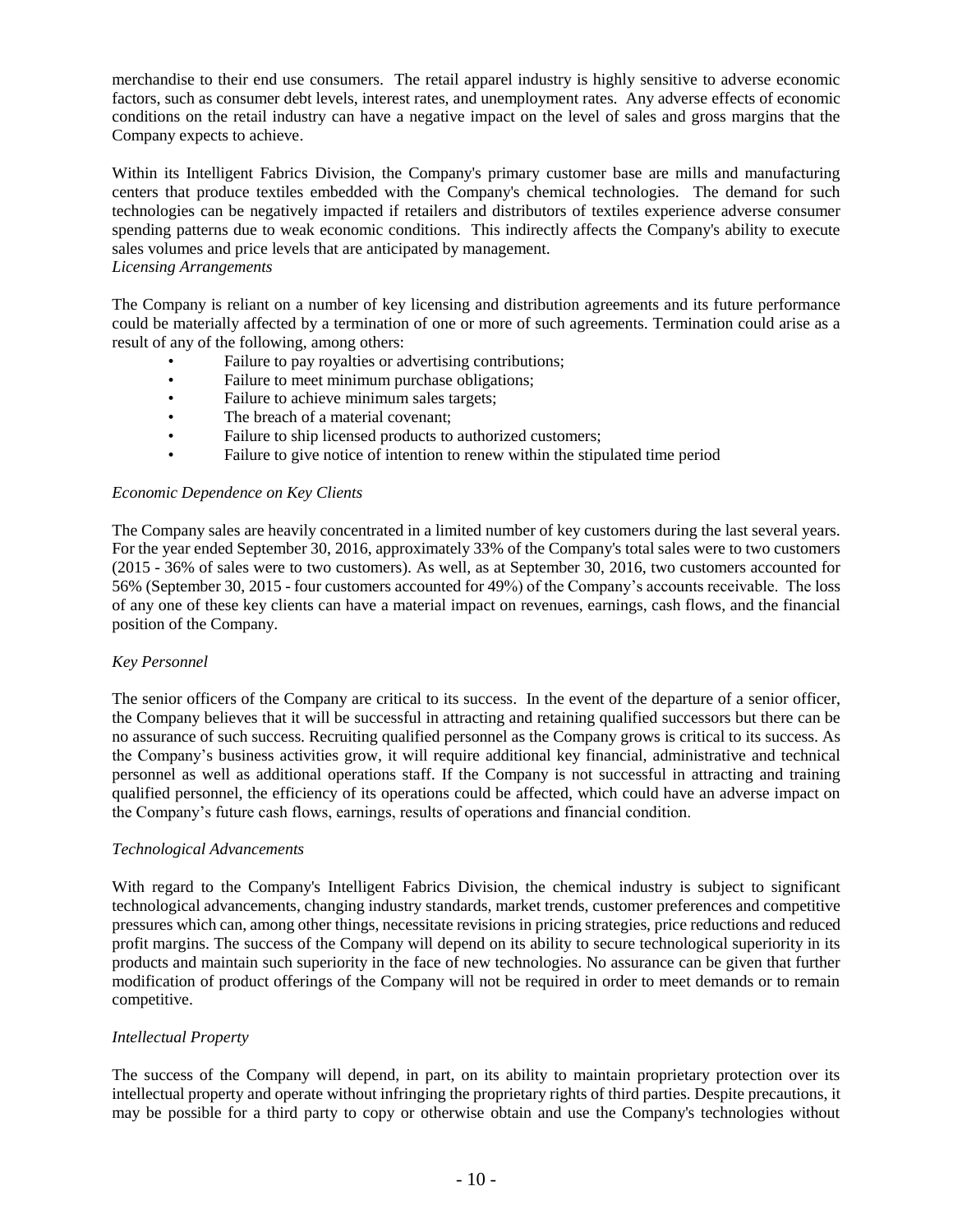authorization. There can be no assurance that any steps taken by the Company will prevent misappropriation of its technologies.

#### *Government Regulation and Regulatory Approvals*

Future changes in government regulation could adversely affect the industries in jurisdictions in which the Company operates or intends to operate.

With regard to its Intelligent Fabrics Division's technologies, the Company is dependent on regulatory approvals or registrations and the legal systems in the markets in which it operates, such as the U.S. Environmental Protection Agency ("EPA") and Health Canada. The Company currently has certain EPA registrations and is in process of securing additional approvals from both the EPA and Health Canada. There is no certainty that such approvals will be granted and regulators could, even after granting such approvals, be stringent on noncompliance with regulatory requirements or change such requirements, which could have a material adverse effect on the Company's business and result in adverse publicity.

#### *Customer Adoption*

The Company's revenues in its Intelligent Fabrics Division are highly dependent on the willingness of consumers to purchase products based upon their awareness the benefits that such products provide. Different markets will require differing marketing strategies and the adoption of the Company's products may be slower than anticipated.

#### Financial Risks

The Company has risk management policies in place to identify and analyze financial risks, set appropriate limits and controls, and to monitor the risks on an ongoing basis. The risk management policies are reviewed regularly and amended as needed. The Company's financial risks include, but are not limited, to the following:

#### *Liquidity Risk*

Liquidity risk is the risk that the Company will encounter difficulties in meeting its obligations associated with its financial liabilities. The Company is exposed to this risk mainly with respect to its related party loans, bank indebtedness, loans payable and accounts payable and accrued liabilities. The Company reduces its exposure to liquidity risk by ensuring that it documents when authorized payments become due, maintains an adequate line of credit to pay trade creditors and repays long term debt interest and principal as it becomes due using cash generated from operations and available credit facilities. It is likely that the Company will require additional financing to fund future expansions. There can be no assurance that the Company will be able to obtain adequate financing in the future, or that the terms of such financing will be favourable. Failure to obtain such additional financing could result in delay or indefinite postponement of development of certain of iFabric's business, and therefore affect its future cash flows, earnings, results of operations and financial condition. The Company believes that it has sufficient debt and equity financing opportunities available, and together with its projected future cash flows and existing unutilized credit facilities, feels that it will be able to satisfy its obligations to meet financial liabilities in the future.

#### *Credit Risk*

Credit risk arises from the potential that a counterparty will fail to perform its obligations. The Company routinely assesses the financial strength of its customers. In order to mitigate its credit risk, the Company insures its trade accounts receivable with third party insurance providers based on specific or discretionary credit limits, dependent on the level of amounts outstanding from individual customers at that time. At the financial year end and the date of this AIF, no claims were pending in this regard.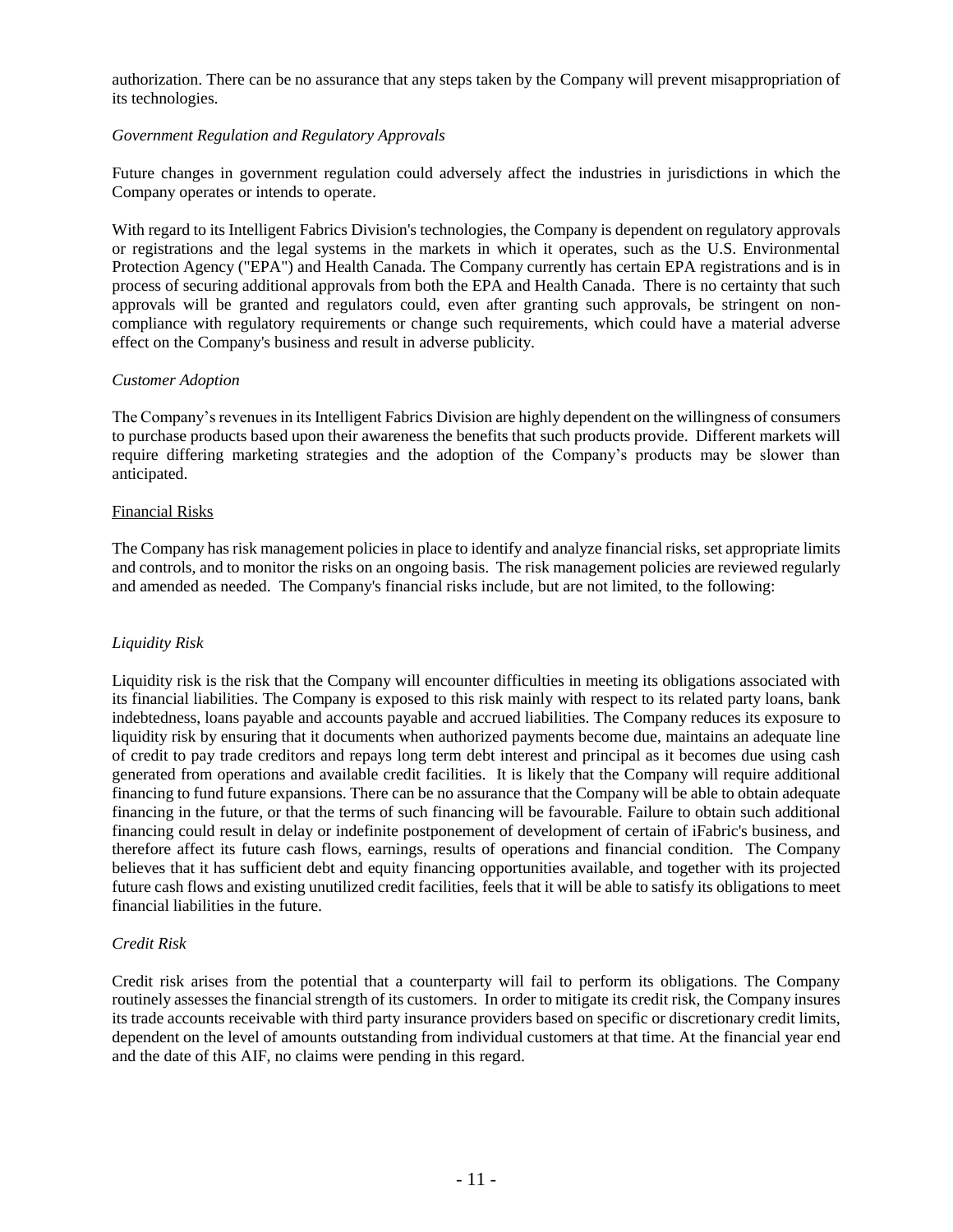#### *Foreign Currency Risk*

In both the Intimate Apparel and Intelligent Fabrics Divisions, the Company purchases a significant amount of its inventory in US Dollars. Fluctuations in the exchange rate between the US Dollar and Canadian Dollar may have adverse effects on the Company's gross margin. While some of these effects are mitigated by the fact that most of the Company's sales are also denominated in US Dollars, the different timing of purchasing merchandise, delivering goods to customers, and ultimate collection of receivables may negatively affect the Company's gross margins, earnings, cash flows, and financial position. The Company mitigates certain of its foreign currency risk by entering into foreign exchange forward contracts from time to time.

#### *Interest Rate Risk*

The Company is exposed to interest rate risk on its secured bank loan and its bank operating line, which bear interest at floating rates, since changes in market rates can cause fluctuations in cash flows. Fluctuations in interest rates over the last several years have not had a material impact on the Company's financial results.

#### <span id="page-13-0"></span>**Three Year History**

#### Intimate Apparel Division

On April 23, 2015, the Company announced the renewal of its Maidenform® Brands license and distribution agreement with MFB International Holdings S.a.r.l., a subsidiary of HanesBrands Inc. ("Hanes"). The new agreement is in effect for a period of 4 years with effect from January 1, 2015. In addition to the product categories that were included in the previous Maidenform agreement, a new sleepwear category has been added to the license. The new sleepwear category is expected to be a significant contributor to growth in apparel sales in 2017 and beyond.

The Intimate Apparel Division commenced showing the initial Maidenform® sleepwear ranges to customers in November 2015 with very good response. The official market launch of Maidenform® sleepwear is has been set for the Spring 2017 season with initial shipments commencing in January 2017.

At the date of this AIF, Maidenform®-branded products continue to be the primary source of revenue for the Intimate Apparel Division.

On August 11 2016 the Company announced that it would not be renewing its license agreement in respect of Splendid® and Ella Moss brands. Sales of Splendid® and Ella Moss® branded products across all market segments, including the Company's market segment, had been underperforming in recent months and on June 30, 2016, VF Corporation announced that it had signed a definitive agreement to sell its Contemporary Brands businesses (including its Splendid® and Ella Moss® brands) to Delta Galil Industries, Ltd. Faced with the probability that Delta Galil will itself take on the manufacture and distribution of Splendid® and Ella Moss® branded products at some point in the future, the Company felt that continued investment in a short-term license was not in the Company's best interests. Instead, the Company will focus its full design and marketing efforts solely on Maidenform® branded sleepwear. The long-established Maidenform® brand currently has The long-established Maidenform® brand currently has exceptional market appeal and the product price points for Maidenform® sleepwear allows for the targeting of a far wider market than was possible with the more limited Splendid® and Ella Moss® brands.

During 2016 the US market continued to be the Intimate Apparel Division's major market, with approximately 83% of sales being made to US customers,

In October 2016, premises in New York that were being utilized as a showroom were sub-let and the New York showroom was moved to the premises of the Company's largest independent sales representative in the US. Management believes that this move will provide for the most effective marketing arrangement is respect of Maidenform sleepwear in the future.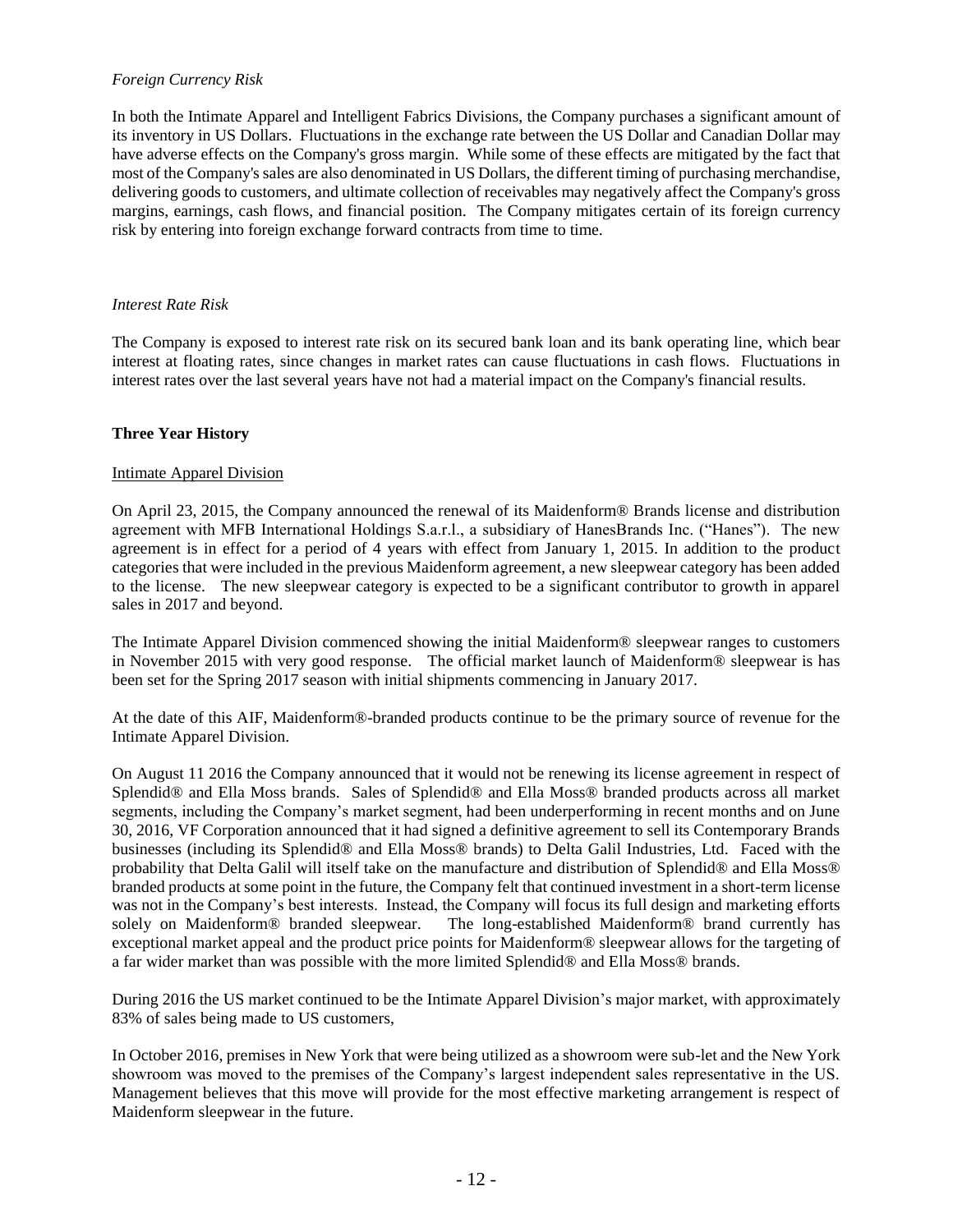#### Intelligent Fabrics Division

On December 10, 2013, iFabric announced the execution of an agreement that secures global distribution and marketing rights in respect of antimicrobial, antiviral formulations and, and will potentially include a pipeline of other textile technologies to be added to the Company's product portfolio in the future.

The execution of the agreement provided several significant benefits to the Company:

- Expansion of distribution and marketing rights from North American rights to Worldwide rights;
- A direct, and more secure relationship with the manufacturer of the technologies, including access to future product advancements and developments;
- Increased product margins as a result of the direct relationship with the manufacturer; and
- The elimination of a previous profit share arrangement.

In April 2014, the Intelligent Fabrics Division established two key supply centers in Asia, namely China & Taiwan, in order to support the anticipated growth in this key market region. The ability to maintain a supply of products close to the large manufacturing hubs of current and future potential customers provides for a number of logistical and cost benefits. In addition to the supply facilities, the Division also has logistical, technical support specialists in Asia able to provide guidance and support in the application of its products.

On December 8, 2014, the Company announced the execution of a strategic production, sales and marketing agreement with Delos Merchandising LLC ("Delos"). The agreement provides Delos with the exclusive use of unique combinations of iFabric's intelligent textile products and technologies for products distributed by Delos in the hospitality and retail spaces as well as the non-exclusive use of all other intelligent textile products and technologies distributed by the Company. As the pioneer of Wellness Real Estate™, Delos® is seeking to transform homes, offices, schools, and other indoor environments by placing health and wellness at the center of design and construction decisions. Delos aims to achieve this by creating spaces that actively contribute to human health, performance and wellbeing by marrying the best innovations in technology, health, science, and real estate. The Delos platform includes programming, consulting, research, and an array of innovative, builtin amenities that research suggests may improve occupant well-being. Their main immediate target market is international hotel groups.

On April 16, 2015 the Company announced the execution of strategic distribution and marketing agreement with Seal Shield, LLC ("Seal Shield"). The agreement provides Seal Shied with the exclusive use of antimicrobial formulations supplied by IFTNA, for integration into their numerous polymer and elastomer product offerings. Seal Shield and IFTNA have the common goal of providing products that eliminate bacterial cross contamination across all sectors of the community.

In May 2015, the Company established a new wholly-owned subsidiary company in China. Protx (Shanghai) Trading Co., Ltd. commenced operations in October 2015 and will serve as the vehicle for the importation and distribution of the Company's chemical formulations in mainland China.

On August 24, 2015, the Company announced the execution of an agreement with The North Face, a brand of the VF Corporation. In terms of this agreement, The North Face will exclusively use Protx2® in all its product offerings that integrate an antimicrobial technology.

In June 2016, the Division completed the majority of mini and bulk trials in respect of Protx2 integration for several major customers.

In July 2016 the Division commenced the shipping of Protx2 for integration into full production programs for several customers.

In August 2016, IFTNA received confirmation of the registration of its branch in Taiwan which, will operate under the name "Intelligent Fabric Technologies, Taiwan Branch". Textile mills in Taiwan are expected to be a major market for the Intelligent Fabrics Division.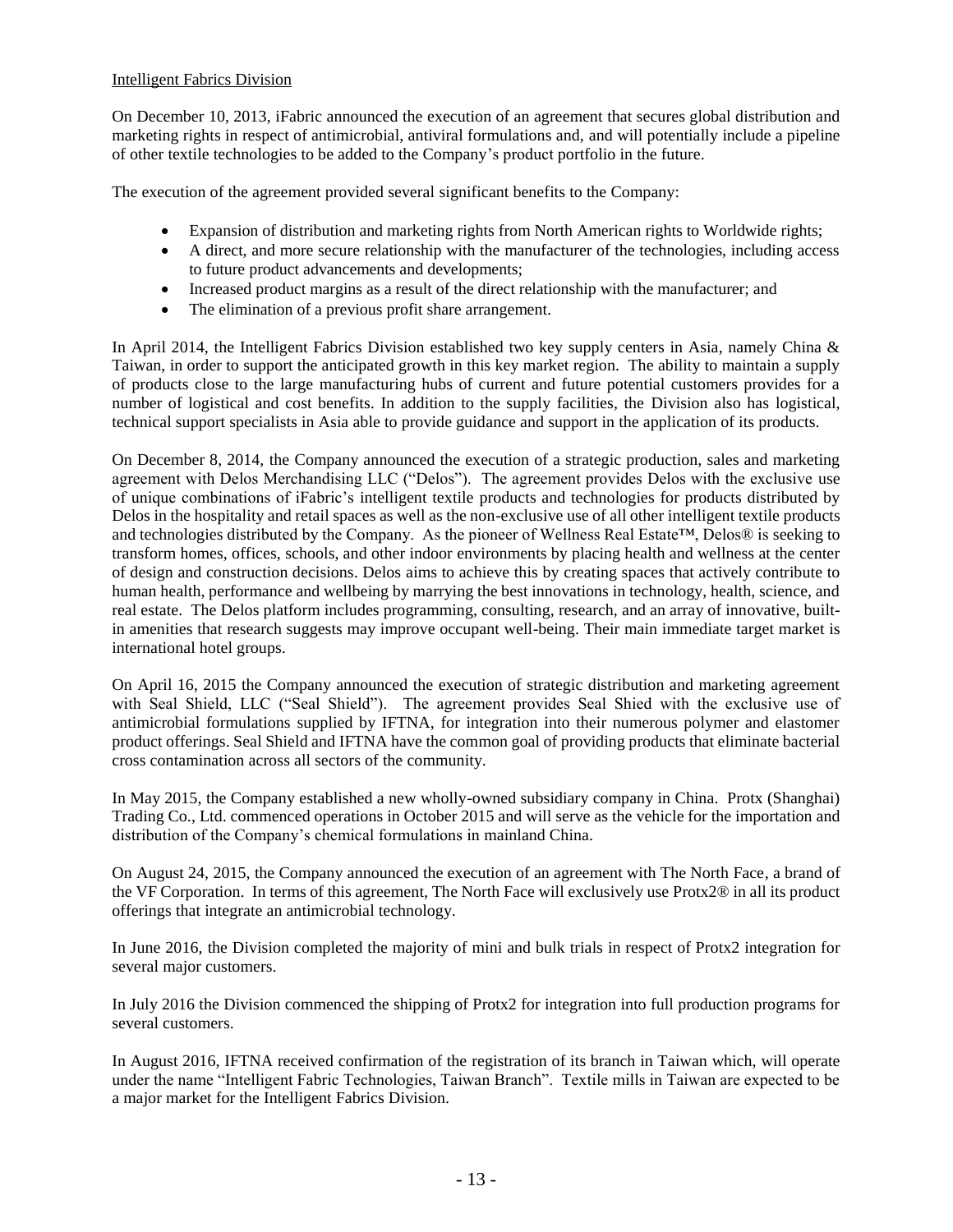On October 3, 2016, the Company announced the execution of an agreement with Eagle Creek, a brand of the VF Corporation. Founded in 1975, Eagle Creek is a is a leading travel outfitter, providing smart, innovative and durable luggage, [travel bags and accessories.](http://shop.eaglecreek.com/travel-gear-luggage-packs.html) In terms of the agreement, Eagle Creek will exclusively use Protx2® in all its product offerings that integrate an antimicrobial technology.

#### Corporate Activity

On December 13, 2013, the Company closed an offering of equity comprising 407,250 units at a price per unit of \$4.00 for gross proceeds of \$1,629,000. Each unit consists of one common share and one half of one common share shareholder warrant. Each whole shareholder warrant entitles the holder to acquire one common share of iFabric, at an exercise price of \$5.25, and is exercisable for a period of 3 years from December 13, 2013.

As compensation for the issue, the agent received a cash fee of 7% of the gross proceeds, totaling \$114,030, as well as 28,508 agent warrants. Each agent warrant entitles the agent to acquire one unit at an exercise price per unit of \$4.00. Each unit consists of one common share, and one half of one common share secondary agent warrant. Each whole secondary agent warrant entitles the holder to acquire one common share of iFabric, at an exercise price of \$5.25, and is exercisable for a period of 3 years from December 13, 2013.

The Company incurred \$84,682 in legal costs and disbursements in connection with the issue.

The fair value of the shareholder warrants was estimated by management at \$579,293 and the fair value of the agent warrants was estimated by management at \$125,568 as of the date of the grant using the Black-Scholes pricing model. These amounts were charged to capital stock.

On November 18, 2016 the Company announced the extension of the shareholder warrants for a period of one year at an exercise price of \$5.25. Accordingly, 203,625 warrants will now expire on December 13, 2017 unless exercised prior to this date.

#### *Years Ended September 30, 2015 and 2016*

Total revenue for the year ended September 30, 2016 amounted to \$13,570,365 compared to \$13,074,848 in 2015 representing an increase of \$495,517 or 4%.

For the year ended September 30, 2016 Intimate Apparel Division revenue accounted for 83% of revenue and Intelligent Fabric Division revenue accounted for 16% of revenue. For the year ended September 30, 2015 Intimate Apparel Division revenue accounted for 94% of revenue the Intelligent Fabrics Division revenue accounted for 5% of revenue. Other revenue accounted for 1% of revenue for both years.

Apparel Division revenue decreased from \$12,298,361 in 2015 to \$11,272,334 in 2016, representing a decrease of \$1,026,027 or 8%. By contrast, Intelligent Fabric Division revenue increased from \$679,298 in 2015 to \$2,181,527 in 2016, representing an increase of \$1,502,229 or 221%.

The loss from operations in 2016 amounted to \$80,891 compared to income from operations of \$168,351 in 2015. The main reasons for this decrease is a decrease in gross margin contribution of approximately \$165,000 resultant from the clearance of end of season merchandise at lower margins and the product mix for the year, as well as increased expenses of \$84,000 in 2016 compared to 2015. Income from operations for this purpose is comprised of net earnings before income taxes, adjusted for share based compensation, foreign exchange gains or losses and sundry income.

For the year ended September 30, 2016 the company incurred an after-tax loss of \$373,977 attributable to shareholders or \$0.014 per share basic and diluted, compared to after tax loss of \$109,837 attributable to shareholders, or \$0.004 basic and diluted per share for the year ended September 30, 2015. This decrease was mainly attributable to the factors discussed above.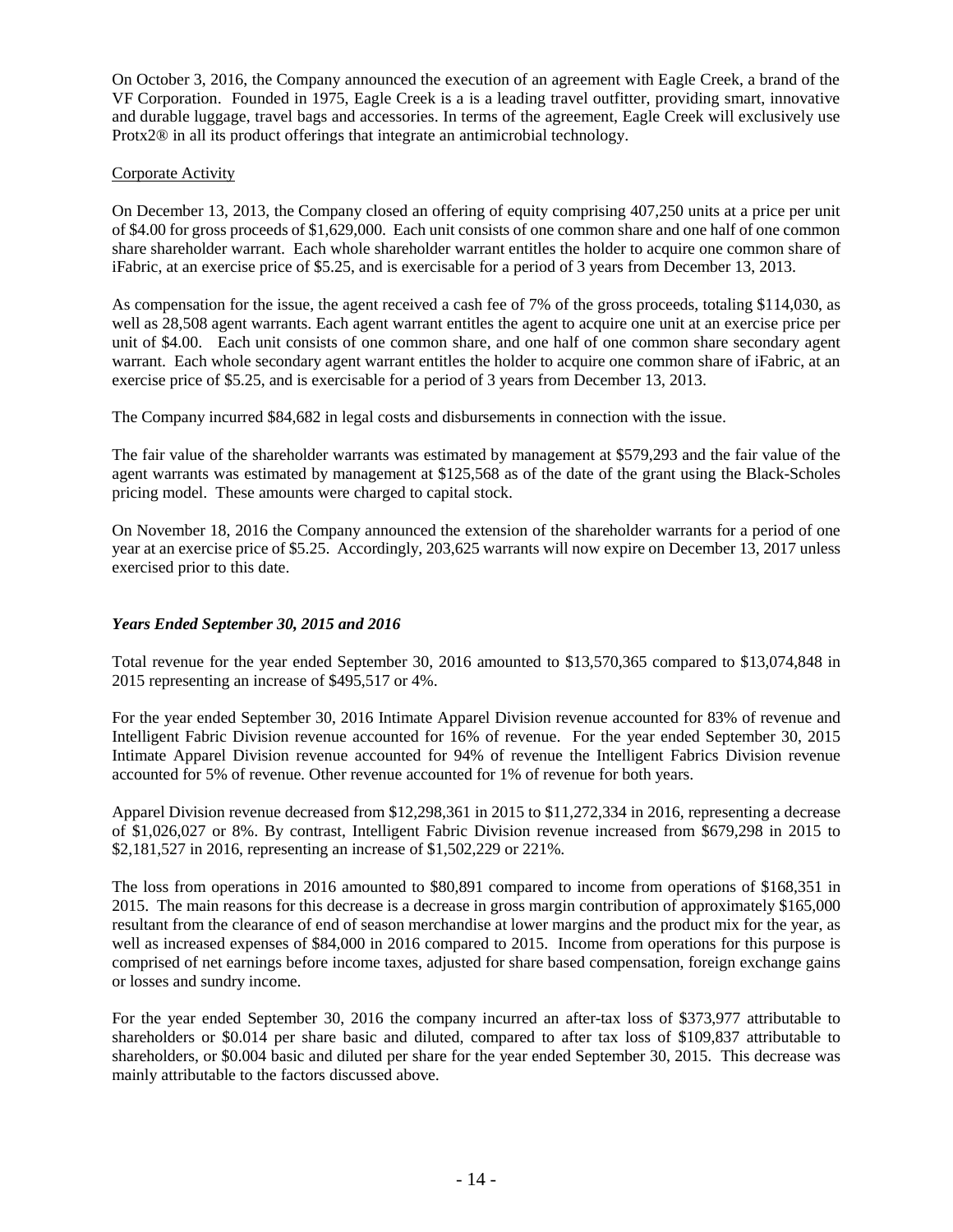#### *Quarter Ended September 30, 2016*

For the quarter ended September 30, 2016, revenue amounted to \$4,170,011 compared to \$3,080,464 for the fourth quarter of 2015 representing an increase of \$1,089,547 or 35%.

Apparel Division revenue amounted to \$2,887,215 for the quarter ended September 30, 2016 compared to \$2,966,280 for the quarter ended September 30, 2015 representing a decrease of \$79,065 or 3%. For the Intelligent Fabrics Division, revenue amounted to \$1,257,166 for the quarter ended September 30, 2016 compared to \$89,555 for the comparable quarter in 2015, representing an increase of \$1,167,611.

The net income from operations for the fourth quarter of 2016 amounted to \$162,693 compared to a net loss of \$483,693 in the same period of 2015 representing an increase in income from operations of \$646,386. This increase mainly resulted from increased margin contribution of \$372,000 from increased sales in the quarter as well as a reduction in expenses of \$274,000.

Net earnings after tax for the quarter ended September 30, 2016 attributable to shareholders amounted to \$32,745 compared to an after tax loss of \$282,071 in 2015, representing an increase in earnings of \$314,816. This increase was mainly attributable to the factors discussed above.

#### **CORPORATE STRUCTURE**

#### <span id="page-16-1"></span><span id="page-16-0"></span>**Name, Address and Incorporation**

iFabric Corp., formerly Leezamax Capital Corp., a capital pool company, was incorporated under the *Business Corporations Act* (Alberta) on April 9, 2007. The Company's head office and principal place of business is located at 525 Denison Street, Unit 1, Markham, Ontario, L3R 1B8. The telephone number for the Company's principal place of business is 905-752-0566. The Company's web address is [www.ifabriccorp.com.](http://www.ifabriccorp.com/) The Company's registered office is, Suite 300, 14505 Bannister Road SE, Calgary, AB, T2X 3J3.

iFabric completed its Qualifying Transaction with Coconut Grove Textiles Inc. ("Coconut Grove") on June 4, 2012 and, on that date its shares began trading on the TSX Venture Exchange ("TSX-V") under the trading symbol "IFA". iFabric acquired all of the issued and outstanding common shares of Coconut Grove from its shareholders in exchange for a total of 24,412,500 post-consolidation common shares at a deemed price of \$0.40 per share. Accordingly, the deemed value of the transaction was \$9,765,000.

Since the transaction resulted in the shareholders of Coconut Grove acquiring control of iFabric, Coconut Grove was deemed to be the acquirer for financial reporting purposes, and the share exchange constituted a reverse takeover of iFabric by the shareholders of Coconut Grove.

Further, since iFabric was a non-operating public enterprise immediately prior to the Qualifying Transaction, the closing of the Qualifying Transaction did not constitute a business for the purpose of applying business combination accounting. Therefore, the Qualifying Transaction was equivalent to the issuance of shares by Coconut Grove for the net liabilities of iFabric. As a result of the share exchange, Coconut Grove became a wholly-owned subsidiary of iFabric.

The effect of the reverse takeover is that the business and operations of iFabric are a continuation of the business and operations of Coconut Grove both before and after the takeover.

<span id="page-16-2"></span>Following its migration to the Toronto Stock Exchange ("TSX") in September 2015, iFabric's shares commenced trading on the TSX under the trading symbol "IFA", on September 18, 2015 and, its shares were delisted from the TSX-V after close of business on September 17, 2015.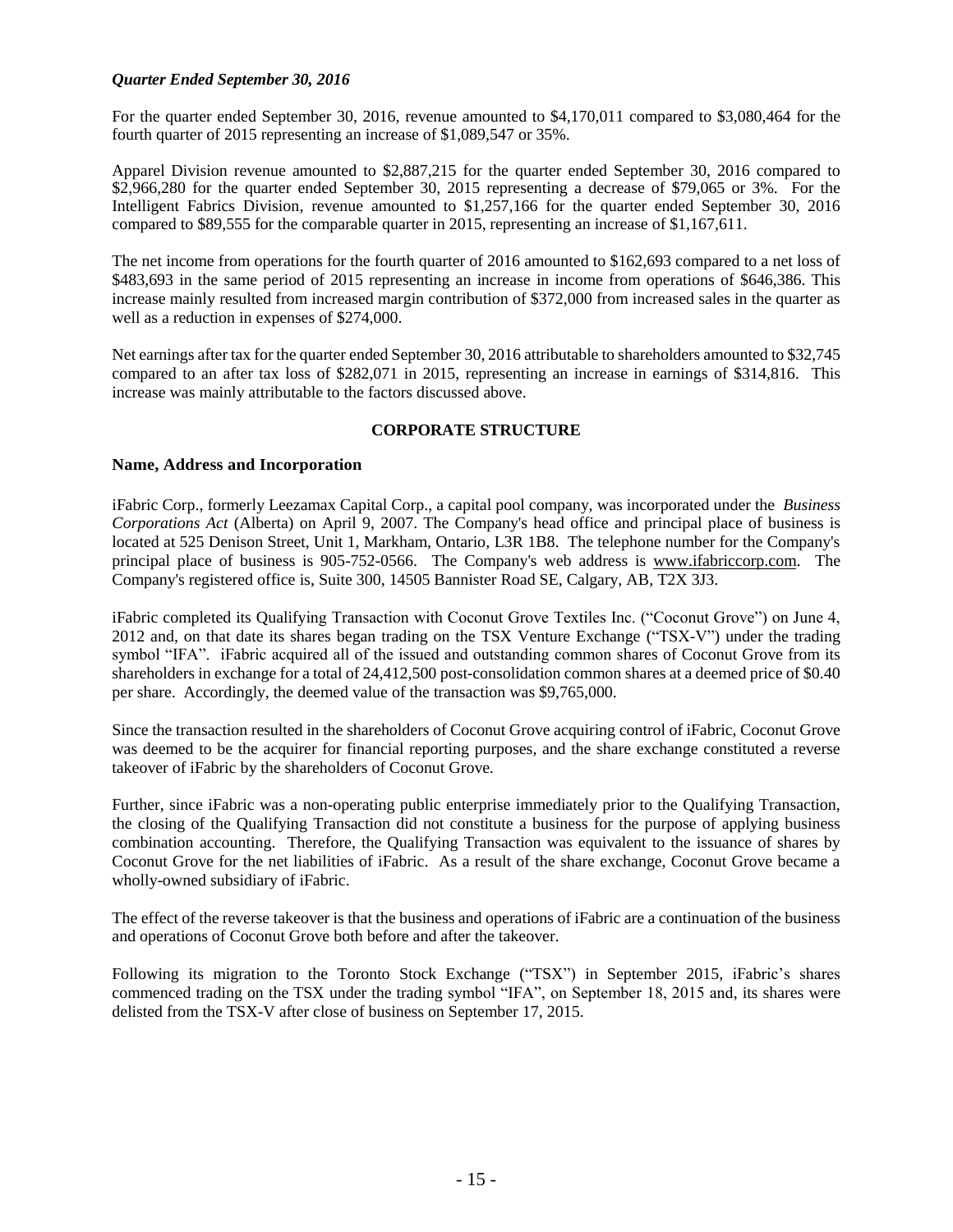#### **Intercorporate Relationships**

The following chart illustrates the structure of the Company and its subsidiaries, their jurisdiction of incorporation, and the percentage of voting securities beneficially owned, or over which control or direction is exercised, by the Company:



### **GENERAL DESCRIPTION OF CAPITAL STRUCTURE**

<span id="page-17-0"></span>The Company is authorized to issue an unlimited number of common shares, without nominal or par value. The holders of the Company's common shares are entitled to dividends as and when declared by the board of directors of the Company, to one vote per share at meetings of shareholders of the Company and, upon liquidation, to receive such assets of the Company as are distributable to the holders of the common shares. All of the issued and outstanding common shares are fully paid and non-assessable.

#### **ESCROWED SECURITIES**

<span id="page-17-2"></span><span id="page-17-1"></span>There were no securities in escrow as at September 30, 2016 and as at the date of this AIF.

#### **DIVIDENDS**

The Company has never declared dividends on its common shares and currently plans to reinvest all its future earnings to finance the growth of its business. As a result, the Company does not intend to pay dividends in the foreseeable future. Any future determination to pay dividends will be at the discretion of the board of directors and will depend on the Company's financial condition, operating results and capital requirements as well as on any other factors that the board of directors may deem relevant. Other than the generally applicable corporate law provisions respecting the declaration and payment of dividends there are no constraints or restrictions that could prevent the Company from paying dividends.

#### **DIRECTORS AND OFFICERS**

#### <span id="page-17-4"></span><span id="page-17-3"></span>**Name, Occupation and Security Holdings**

iFabric's board of directors currently consists of seven directors. The directors are elected annually. The following table states the names of the current directors, all other positions and offices with the Company now held by them, their principal occupations or employments, the period or periods of service as directors of the Company and the number of voting securities of the Company beneficially owned, directly or indirectly, or over which control or direction is exercised by each of them as of the date of this Annual Information Form. The present term of each director will expire immediately prior to the election of directors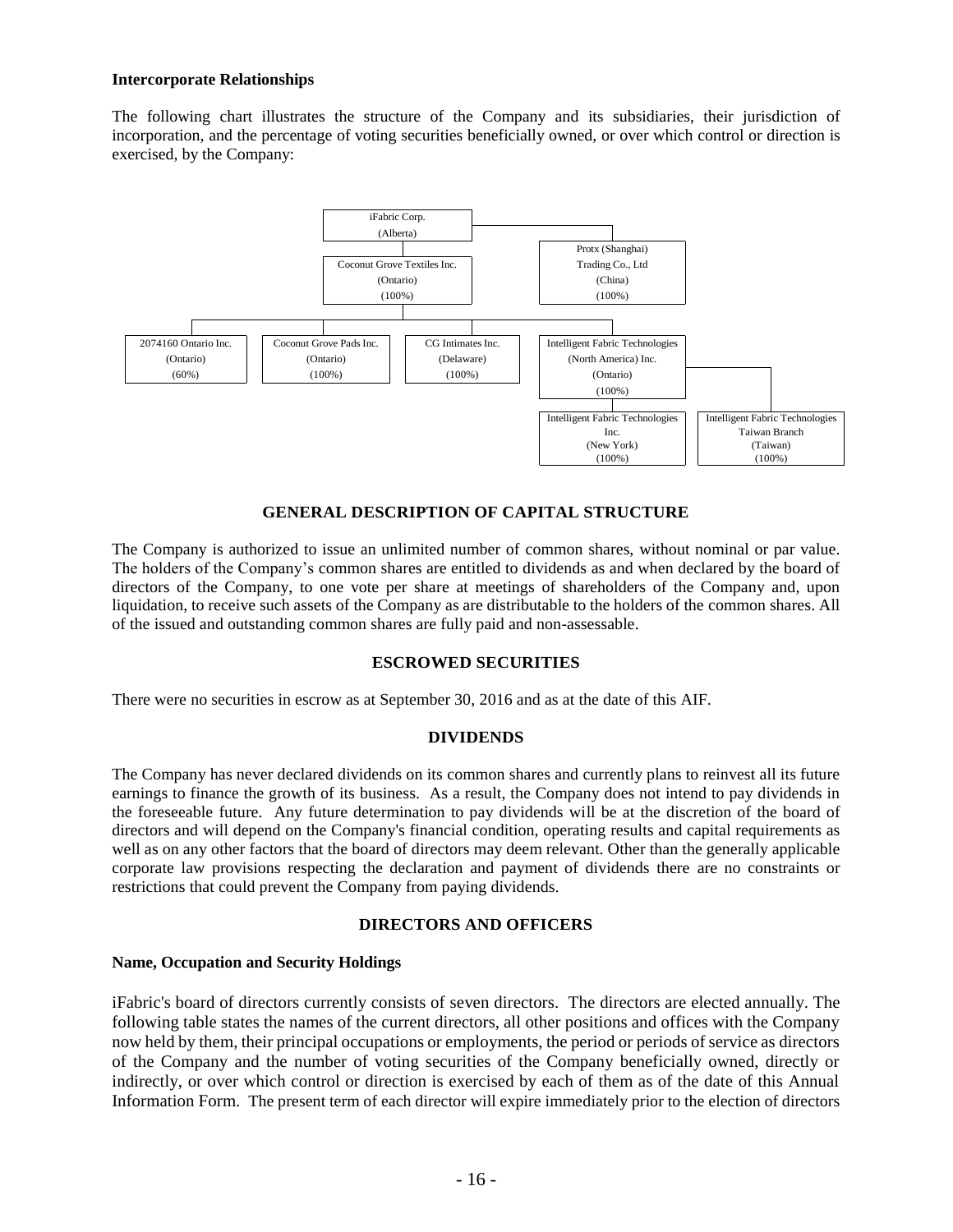at the next annual meeting of shareholders of the Company or upon such director's successor being elected or appointed.

| Name and Municipality of<br><b>Residence</b>            | <b>Period Served as</b><br><b>Director</b> | <b>Office Held</b>                                    | <b>Principle Occupation</b>                                                                                                                  | <b>Number of Common</b><br><b>Shares Held</b> | <b>Percentage of Common</b><br><b>Shares Held</b> |
|---------------------------------------------------------|--------------------------------------------|-------------------------------------------------------|----------------------------------------------------------------------------------------------------------------------------------------------|-----------------------------------------------|---------------------------------------------------|
| JEFFREY COYNE <sup>(1)(2)</sup><br>North Carolina       | Since May 16, 2011                         | Chariman of the<br><b>Board</b>                       | Chief Exectuive Officer of Provect Technologies Inc.                                                                                         |                                               |                                                   |
| <b>United States</b>                                    |                                            |                                                       |                                                                                                                                              | 87,500                                        | 0.34%                                             |
| <b>HYLTON KARON</b><br>Ontario<br>Canada                | Since May 16, 2011                         | Director, President<br>and Chief Executive<br>Officer | President and Chief Executive Officer of the Company                                                                                         | 9,715,625                                     | 37.38%                                            |
| <b>HILTON PRICE</b><br>Ontario<br>Canada                | Since May 16, 2011                         | Director, Chief<br>Financial Officer and<br>Secretary | Chief Financial Officer and Secretary of the Company                                                                                         |                                               |                                                   |
| MARK GREENSPAN <sup>(1)(2)</sup><br>Ontario<br>Canada   | Since May 16, 2011                         | Director                                              | Corporate Director                                                                                                                           | 400,000<br>125,000                            | 1.54%<br>0.48%                                    |
| <b>JASON GARAY</b><br>Ontario<br>Canada                 | Since May 16, 2011                         | Director                                              | Vice President, Analytics and Informatics, Cancer Care<br>Ontario                                                                            | $\Omega$                                      | 0.00%                                             |
| <b>GIANCARLO BEEVIS</b><br>Ontario<br>Canada            | Since October 23, 2014                     | Director                                              | President and Chief Executive Officer of Intelligent Fabric<br>Technologies (North America) Inc. (wholly-owned subsidiary<br>of the Company) | 1.000                                         | 0.00%                                             |
| MARK COCHRAN (1)(2)<br>Maryland<br><b>United States</b> | Since May 4, 2015                          | Director                                              | Managing Director at Johns Hopkins Healthcare Solutions,<br>an operating division of Johns Hopkins Medicine/HealthCare.                      | $\mathbf{0}$                                  | 0.00%                                             |
|                                                         |                                            |                                                       |                                                                                                                                              |                                               | Total                                             |
|                                                         |                                            |                                                       |                                                                                                                                              | 10.329.125                                    | 39.74%                                            |

(1) Member of the Audit Committee

<span id="page-18-0"></span>(2) Member of the Compensation Committee

#### **Cease Trade Orders, Bankruptcies, Penalties or Sanctions**

To the knowledge of the Company, except as set out below, no director or executive officer of the Company is, as at the date of this AIF, or was within 10 years before the date of this AIF, a director, chief executive officer or chief financial officer of any company (including the Company), that:

- a) was subject to an order that was issued while the director or executive officer was acting in the capacity as director, chief executive officer or chief financial officer, or
- b) was subject to an order that was issued after the director or executive officer ceased to be a director, chief executive officer or chief financial officer and which resulted from an event that occurred while that person was acting in the capacity as director, chief executive officer or chief financial officer. For the purposes of this section, "order" means (a) a cease trade order, (b) an order similar to a cease trade order, or (c) an order that denied the relevant company access to any exemption under securities legislation, that was in effect for a period of more than 30 consecutive days.

Mark Greenspan was President, Chief Executive Officer and a director of Greengreen Capital Corp., a reporting issuer, at the time cease trade orders were issued against the company for failure to file annual audited financial statements for the year ended August 31, 2010, and the associated MD&A and officers' certifications. The cease trade orders remain in effect as of the date of this AIF.

Greengreen Capital Corp. became a reporting issuer on October 16, 2008, following the filing of a final prospectus pursuant to which the company expected to qualify for listing on the Exchange as a capital pool company. Due to the economic conditions at that time, the company was unable to raise the necessary public funds to meet the listing requirements of the Exchange. The seed money raised by the founders of the company was used to maintain the company's continuous disclosure requirements as a reporting issuer, however, once the seed money was exhausted, the company was unable to raise any additional funds. No public funds were ever raised by Greengreen Capital Corp. Greengreen Capital Corp. was dissolved on September 2, 2011.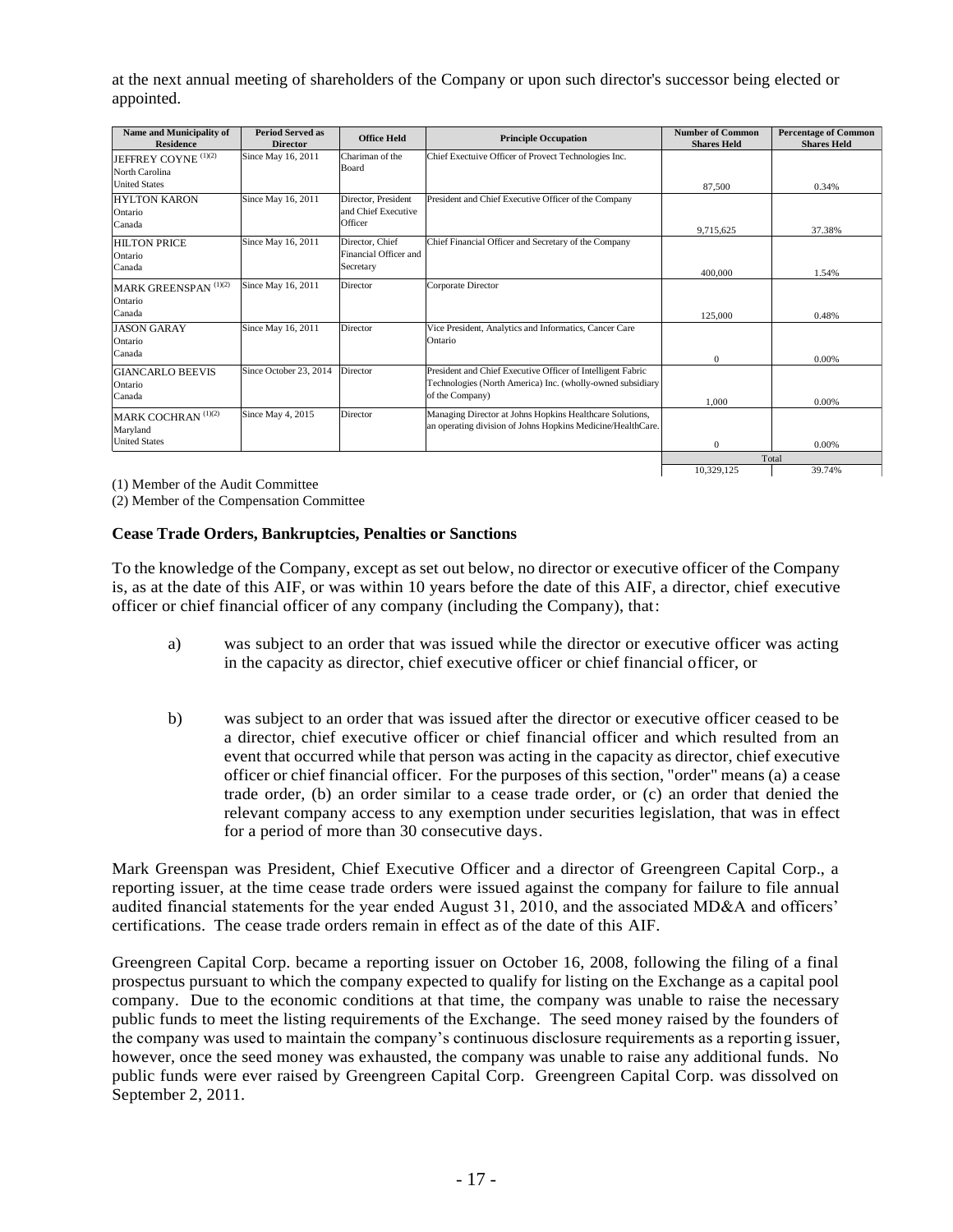To the knowledge of the Company, no director or executive officer of the Company nor any shareholder holding a sufficient number of securities of the Company to affect materially the control of the Company:

- a) is, at the date of this AIF, or has been within 10 years before the date of this AIF, a director or executive officer of any company (including the Company) that, while that person was acting in that capacity, or within a year of that person ceasing to act in that capacity, became bankrupt, made a proposal under any legislation relating to bankruptcy or insolvency or was subject to or instituted any proceedings, arrangement or compromise with creditors or had a receiver, receiver manager or trustee appointed to hold its assets, nor
- b) has, within the 10 years before the date of this AIF, become bankrupt, made a proposal under any legislation relating to bankruptcy or insolvency, or become subject to or instituted any proceedings, arrangement or compromise with creditors or had a receiver, receiver manager or trustee appointed to hold the assets of the director, executive officer or shareholder.

To the knowledge of the Company, no director or executive officer of the Company nor any shareholder holding a sufficient number of securities of the Company to materially affect its control, has been subject to:

- a) any penalties or sanctions imposed by a court relating to securities legislation or by a securities regulatory authority or has entered into a settlement agreement with a securities regulatory authority; or
- <span id="page-19-0"></span>b) any other penalties or sanctions imposed by a court or regulatory body that would be likely to be considered important to a reasonable investor making an investment decision.

#### **PROMOTERS**

Hylton Karon, CEO and a director, and Hilton Price, CFO and a director, have been promoters of the Company since its listing on June 4, 2012. The following table sets out the number and percentage of each class of securities of the Company beneficially owned, directly or indirectly, or over which control is exercised by the promoters of the Company.

| <b>Name of Promoter and Position</b><br>with the Company | Number and Percentage of<br><b>Voting Securities Held</b> |
|----------------------------------------------------------|-----------------------------------------------------------|
| <b>Hylton Karon</b>                                      | 9,715,625                                                 |
|                                                          | (37.5%)                                                   |
| <b>Hilton Price</b>                                      | 400,000                                                   |
|                                                          | $(1.5\%)$                                                 |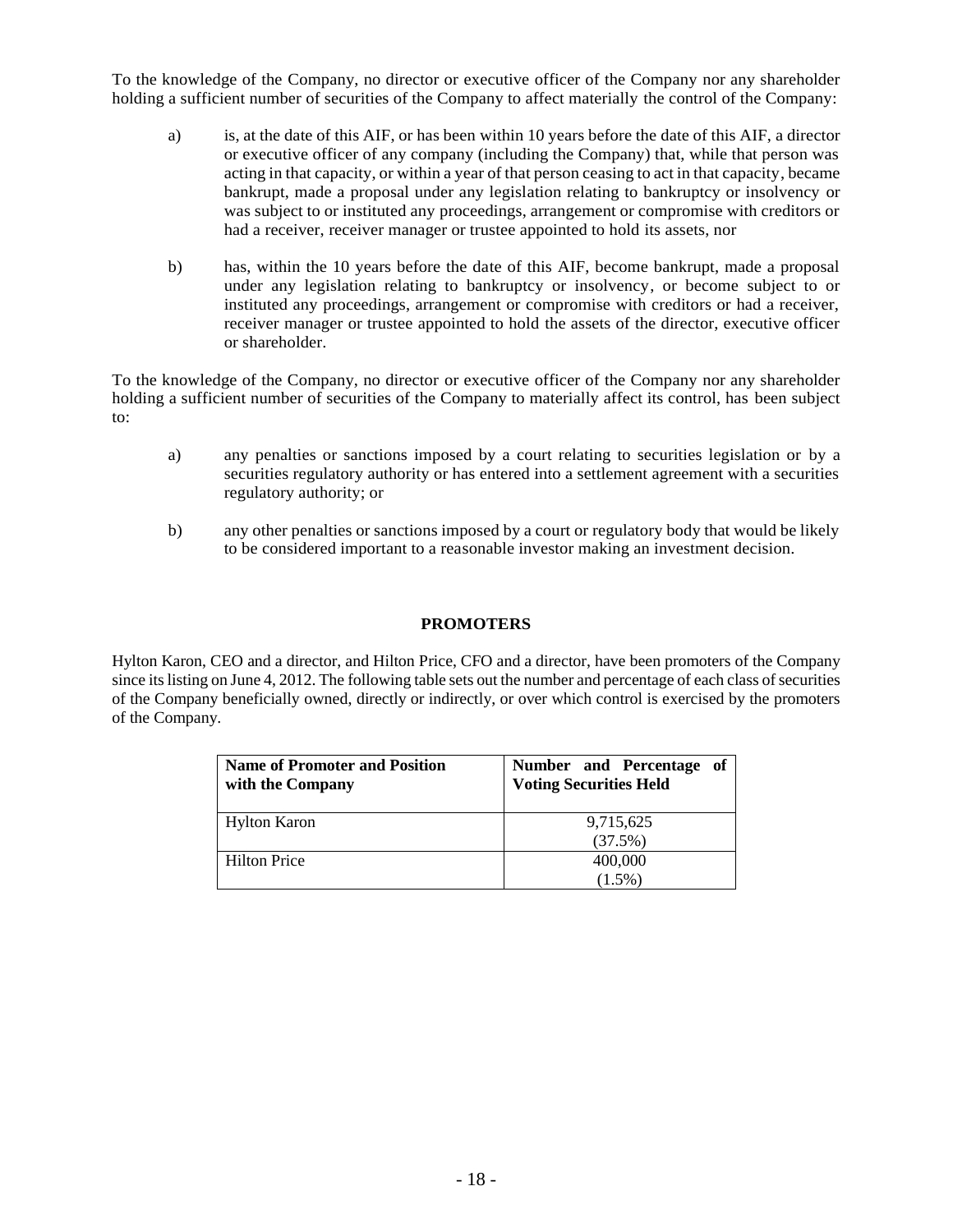The following table sets out the nature and amount of anything of value, including money, property, contracts, options or rights of any kind received or to be received by the promoters directly or indirectly from the Company or a subsidiary of the Company, and the nature and amount of any assets, services or other consideration received or to be received by the Company or a subsidiary of the Company in return.

| Name of Promoter<br>and Position with<br>the Company | <b>Salary</b> | <b>Management</b><br><b>Fees</b> | <b>Other</b><br>Compensation | Value of<br><b>Unexercised In-</b><br>the-Money<br><b>Options</b> |
|------------------------------------------------------|---------------|----------------------------------|------------------------------|-------------------------------------------------------------------|
| <b>Hylton Karon</b>                                  | nil           | $$222,500^{(1)}$                 | nil                          | nil                                                               |
| <b>Hilton Price</b>                                  | nil           | $$156,000^{(1)}$                 | nil                          | $$1,200,000^{(2)}$                                                |
| <b>TOTAL</b>                                         | nil           | \$372,000                        | nil                          | \$1,200,000                                                       |

- (1) Hylton Karon and Hilton Price provide management services to the Company, as well as a wholly-owned subsidiary of the Company, through external management companies.
- (2) An option to acquire up to 500,000 common shares of the Company at an exercise price of \$0.40 per share was granted to Hilton Price on January 16, 2013. In-the-money-options are those where the market value of the underlying securities exceed the option exercise price at September 30, 2016. The closing market price of the Company's common shares on September 30, 2016, was \$2.40 per common share.

## **AUDIT COMMITTEE**

#### <span id="page-20-1"></span><span id="page-20-0"></span>**Audit Committee Charter**

The Charter of the Audit Committee is attached to this AIF as Appendix A.

#### <span id="page-20-2"></span>**Composition of the Audit Committee**

The Audit Committee members are Mark Greenspan (Chairman), Mark Cochran, and Jeff Coyne. All members of the Audit Committee are financially literate (as determined by NI 52-110), and all members are independent.

#### <span id="page-20-3"></span>**Relevant Education and Experience**

- Mark Greenspan has had a broad exposure to review and interpretation of financial statements through his positions as Chief Financial Officer for The Medipattern Corporation, an Exchange listed medical diagnostics company, from 2002 to 2010, and 18 years at Scotiabank in various capacities, including Chief Operating Officer of Scotiabank's e-commerce subsidiary, Chief Administrative Officer, and Head of Integrated Support Services for Scotia Capital. Prior to being employed at Scotiabank, he spent eight years at KPMG specializing in business valuations and mergers and acquisitions.
- Mark Cochran has had experience in reading and understanding financial statements through his position as Managing Director at Johns Hopkins Healthcare Solutions, an operating division of Johns Hopkins Medicine/HealthCare. His professional experience spans the spectrum of the global health care value chain, including drug discovery, development, research and management, and venture capital initiatives.
- Jeff Coyne has had experience in reading and understanding financial statements through his positions as Chief Executive Officer of Provect Technologies, Inc., a U.S. based, enterprise level, time and attendance software company and principal of CPR Turnaround LLC, a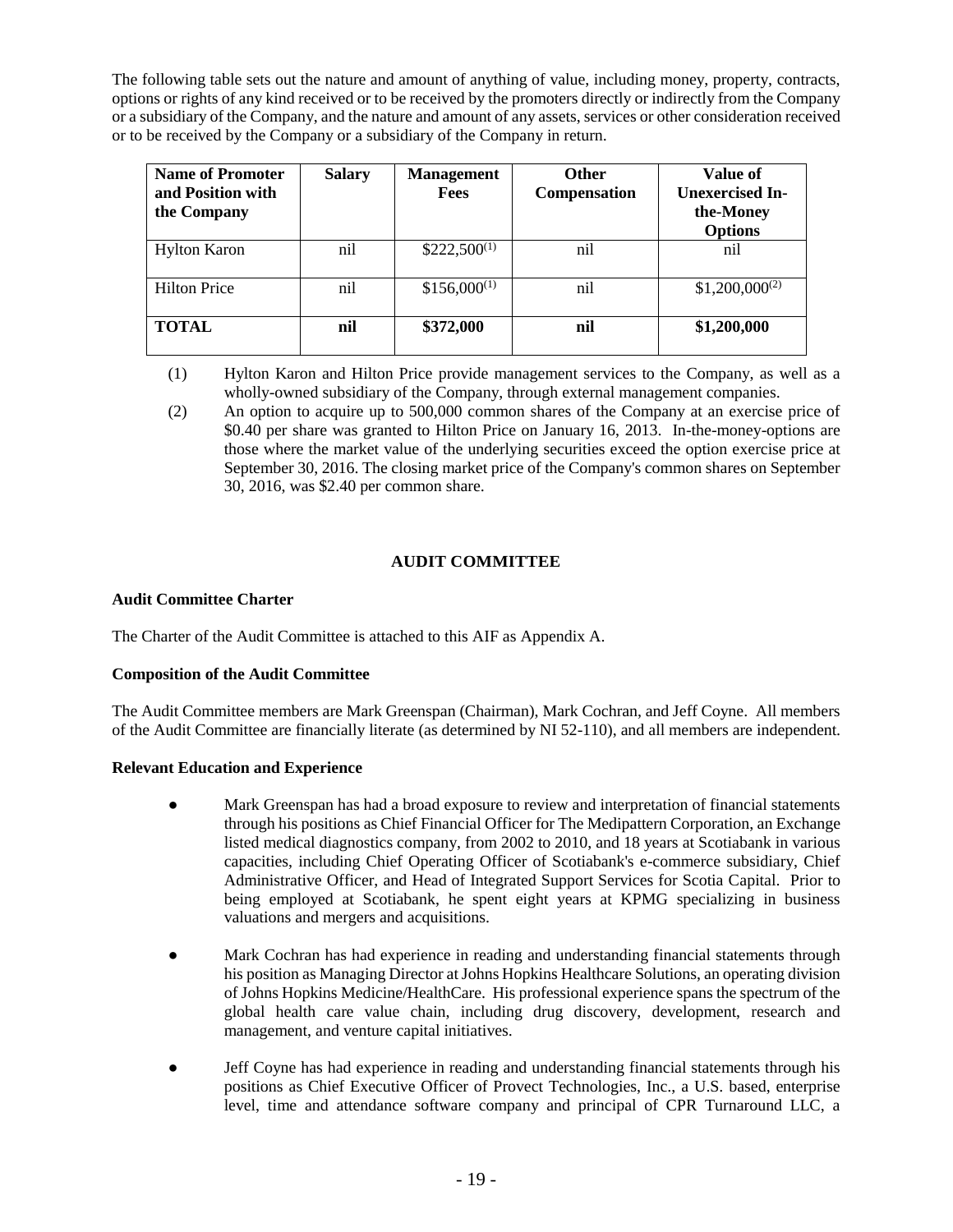company that manages and advises companies in financial difficulty. He has also been a Senior lecturing fellow at Duke University School of Law in Durham, North Carolina, since 1995.

#### <span id="page-21-0"></span>**Pre-approval Policies and Procedures**

The Company's Audit Committee pre-approves every engagement by Shimmerman Penn LLP, the Company's external auditors, to render audit or non-audit services. All of the services described below were approved by the Audit Committee.

#### <span id="page-21-1"></span>**External Auditor Service Fees**

The following table summarizes the fees billed or projected to be billed to the Company for services provided by Shimmerman Penn LLP, during the fiscal years ended September 30, 2016 and 2015:

| <b>Fiscal Year Ended</b> | <b>Audit Fees</b> | <b>Tax Fees</b> | <b>Other Fees</b> |
|--------------------------|-------------------|-----------------|-------------------|
| September 30, 2016       | \$68,000          | <b>Nil</b>      | N <sub>il</sub>   |
| September 30, 2015       | \$68,000          | Nil             | N <sub>il</sub>   |

Audit fees are for professional services provided by Shimmerman Penn LLP for the audit of the Company's annual consolidated financial statements.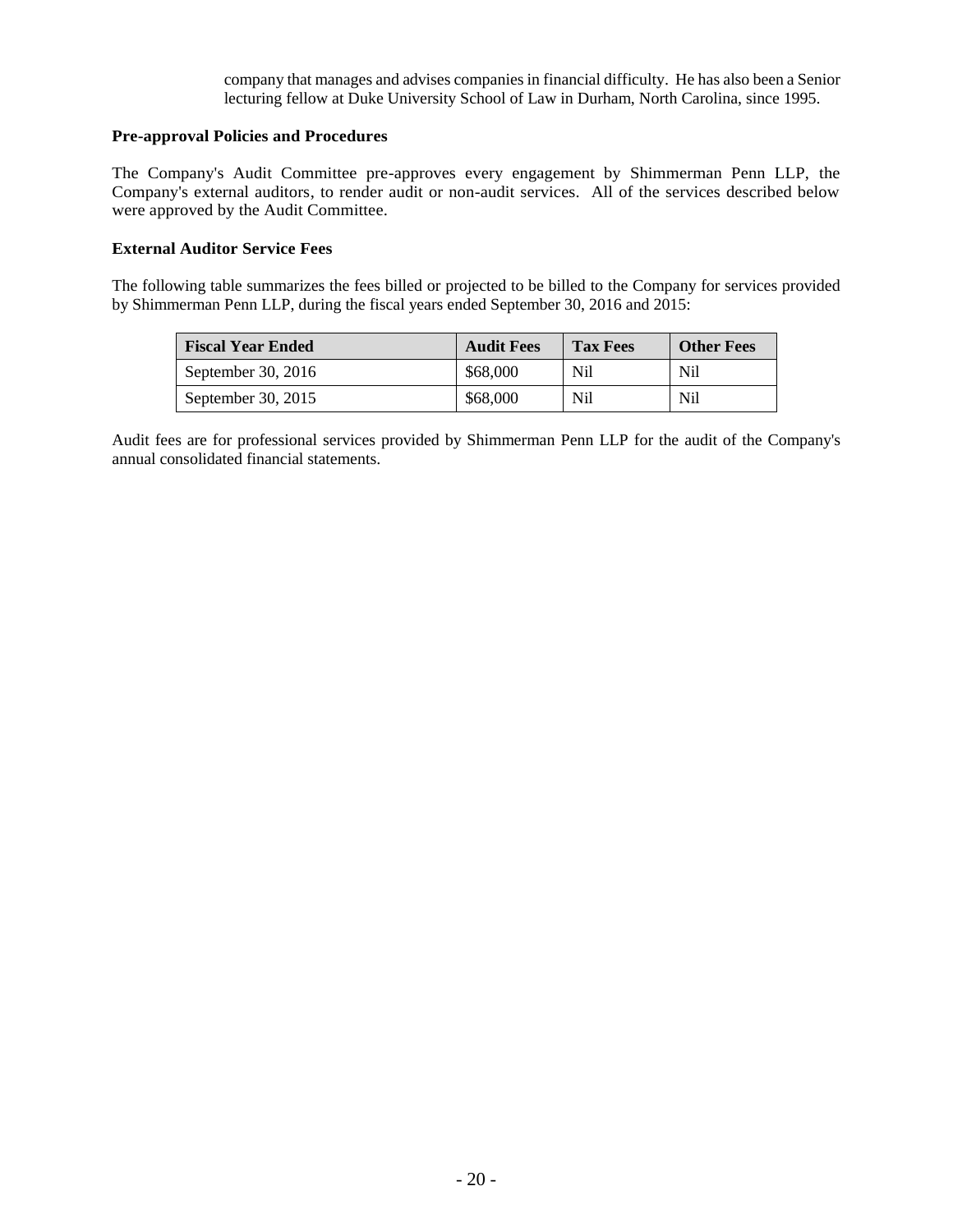#### **MARKET FOR SECURITIES**

<span id="page-22-0"></span>The common shares of the Company are listed for trading on the Toronto Stock Exchange (the "TSX) under the trading symbol "IFA".

The following chart sets out the reported high and low prices and the volume of trading of the Common Shares of iFabric on the TSX for the periods indicated:

| Period | High  | Low    | Volume |
|--------|-------|--------|--------|
|        | $($)$ | $(\$)$ |        |
| 2015   |       |        |        |
|        | 3.34  | 2.61   | 83,600 |
|        | 3.15  | 2.60   | 61,800 |
|        | 2.80  | 2.41   | 78,000 |
|        |       |        |        |
| 2016   |       |        |        |
|        | 2.69  | 2.40   | 50,200 |
|        | 2.65  | 2.22   | 47.600 |
|        | 2.65  | 2.20   | 47,100 |
|        | 2.55  | 2.30   | 30,400 |
|        | 2.55  | 2.41   | 59,900 |
|        | 2.65  | 2.50   | 75,300 |
|        | 2.64  | 2.43   | 56,000 |
|        | 2.50  | 2.33   | 89,000 |
|        | 2.60  | 2.39   | 85,300 |

#### **TRANSFER AGENT AND REGISTRAR**

<span id="page-22-1"></span>The Company's transfer agent and registrar for the Common Shares is Computershare Trust Company of Canada, Suite 600, 530-8th Avenue SW, Calgary, Alberta, T2P 3S8.

#### **INTEREST OF EXPERTS**

<span id="page-22-2"></span>The consolidated financial statements of the Company for the year ended September 30, 2016 have been audited by Shimmerman Penn LLP. As at September 30, 2016, Shimmerman Penn LLP has advised the Company that they are independent with respect to the Company within the meaning of the Rules of Professional Conduct of the Chartered Professional Accountants of Ontario.

#### **ADDITIONAL INFORMATION**

<span id="page-22-3"></span>Additional information relating to iFabric may be found on SEDAR a[t www.sedar.com.](http://www.sedar.com/) Additional information, including directors' and officers' remuneration and indebtedness, principal holders of the Company's securities and securities authorized for issuance under equity compensation plans is contained in the Company's information circular for the annual meeting held March 29, 2016 available on SEDAR at [www.sedar.com.](http://www.sedar.com/) Additional information is provided in the Company's audited financial statements and Management Discussion and Analysis, both for the most recently completed financial year ended September 30, 2016 available on SEDAR at [www.sedar.com.](http://www.sedar.com/)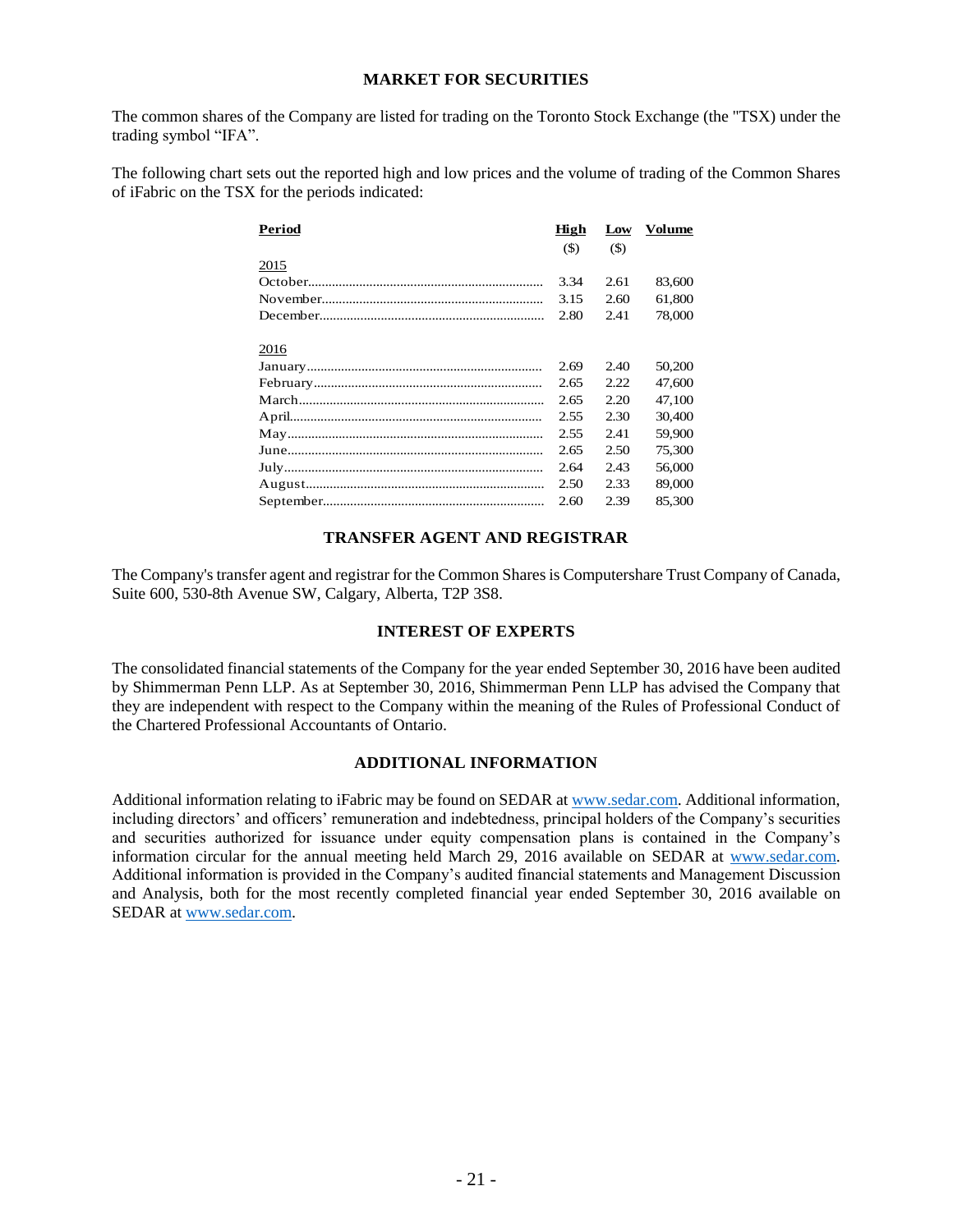#### **APPENDIX A**

#### **iFabric Corp. Charter of the Audit Committee**

#### <span id="page-23-0"></span>**Purposes**

The primary function of the Audit Committee (the "Committee") is to assist the board of directors (the "Board") in fulfilling its responsibilities by reviewing the financial reports and other financial information provided by iFabric Corp. ("iFabric" or the "Company") to any regulatory body or the public, the Company's systems of internal controls regarding preparation of those financial statements and related disclosures that management and the board of directors have established and the Company's auditing, accounting and financial reporting processes generally. Consistent with this function, the Audit Committee encourages continuous improvement of, and fosters adherence to, the Company's policies, procedures and practices at all levels. The Committee's primary objectives are to:

- assist directors in meeting their responsibilities in respect of the preparation and disclosure of the financial statements of the Company and related matters;
- provide for open communication between the board of directors and external auditors;
- enhance the external auditor's independence; and
- increase the credibility and objectivity of financial reports.

#### **Composition**

The Committee is comprised of three directors. The majority of the directors are "independent" (as such term is used in National Instrument 52-110 *Audit Committees* ("**NI 52-110**"). All of the members of the Committee shall be "financially literate" (as defined in NI 52-110) unless the board of directors shall determine that an exemption under NI 52-110 from such requirement in respect of any particular member would be applicable and is to be adopted by the Company in accordance with the provisions of NI 52-110. The members of the Committee shall be elected by the board of directors at the annual organizational meeting of the Board and remain as members of the Audit Committee until their successors shall be duly elected and qualified. Unless a Chairman is elected by the Board, the members of the Committee may designate a Chairman by majority vote.

#### **Meetings**

The Committee shall meet at least twice annually, or more frequently as circumstances dictate. As part of its mandate to foster open communication, the Committee should meet at least annually with management and the external auditors in separate executive sessions to discuss any matters that the Committee or each of these groups believe should be discussed privately. The Chief Financial Officer is required to be present at the meetings of the Audit Committee. Minutes of all meetings of the Audit Committee shall be taken and the Committee shall report the results of its meetings and reviews undertaken and any associated recommendations or resolutions to the Board. A written resolution signed by all Committee members entitled to vote on that resolution at a meeting of the Committee shall be a valid resolution of the Committee. A quorum for meetings of the Committee shall be majority of its members, and the rules for calling, holding, conducting and adjourning meetings of the Committee shall be the same as those governing the Board. Members of the Committee may participate in a meeting of the Committee by means of telephone or other communication device or facilities that permit all persons participating in any such meeting to hear one another.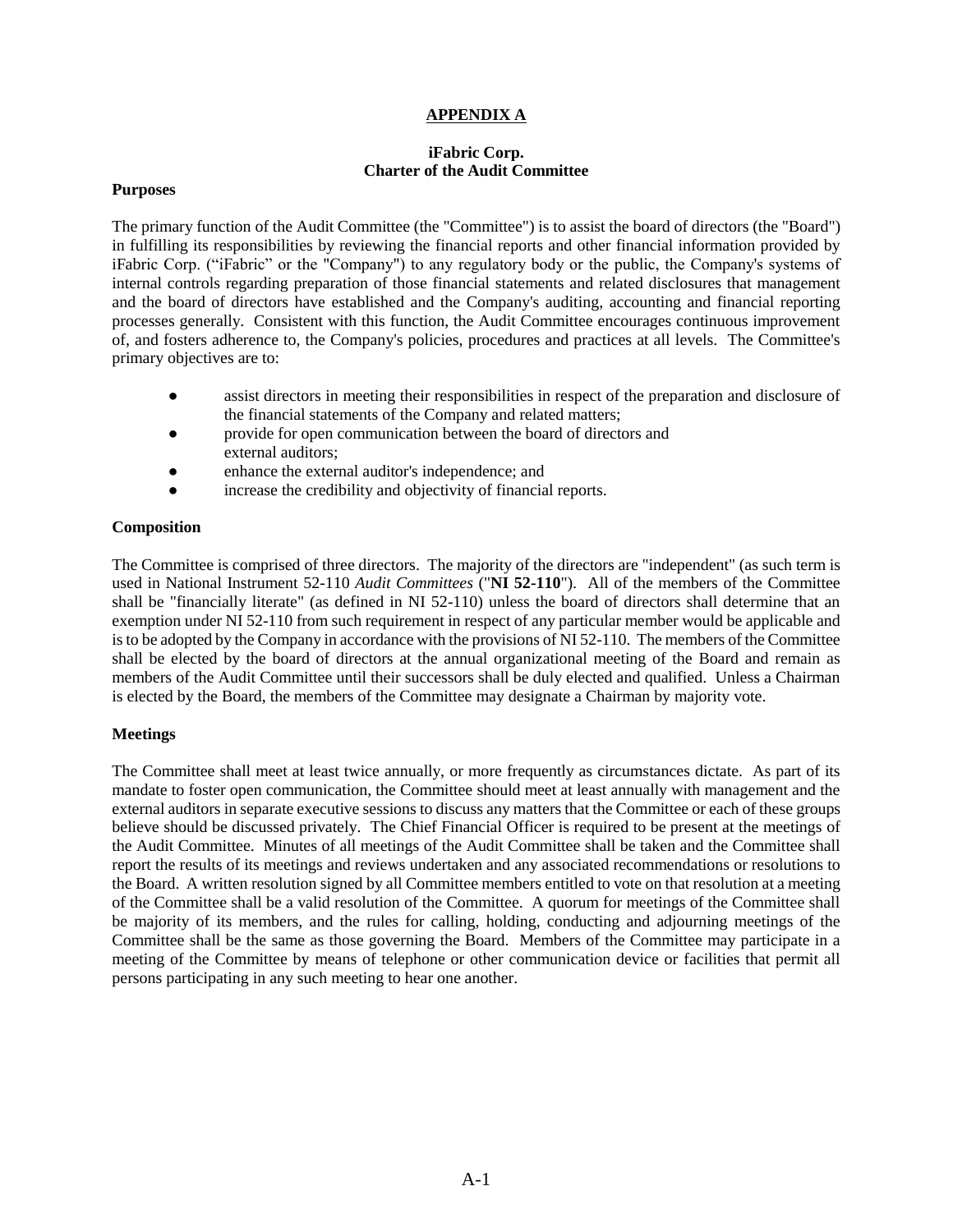#### **Responsibilities and Duties**

To fulfil its responsibilities and duties, the Committee shall:

- *A. Documents/Reports Review*
	- 1. Review and update this Committee Charter, as conditions dictate.
	- 2. Review the financial statements, MD&A and all public disclosures containing audited or unaudited financial information (including, without limitation, annual and interim press releases and any other press releases disclosing earnings or financial results) before release and prior to the Board's approval where required.
	- 3. Review the reports to management prepared by the external auditors and management responses.
	- 4. Review of significant auditor findings during the year, including the status of previous audit recommendations.
	- 5. Be satisfied with and periodically assess the adequacy of procedures for the review of corporate disclosure that is derived or extracted from the financial statements.
- *B. External Auditors*
	- 1. Be directly responsible for overseeing the work of the external auditors, including the resolution of disagreements between management and the external auditors regarding financial reporting.
	- 2. Recommend to the Board the external auditors to be nominated for appointment by the shareholders.
	- 3. Recommend to the board of directors the terms of engagement of the external auditor, including their compensation and a confirmation that the external auditors shall report directly to the Committee.
	- 4. On an annual basis, review and discuss with the auditors all significant relationships the auditors have with the Company to determine the auditors' independence.
	- 5. Review the performance of the external auditors and approve any proposed discharge of the external auditors when circumstances warrant.
	- 6. Periodically consult with the external auditors about internal controls and the fullness and accuracy of the organization's financial statements.
	- 7. Consider, in consultation with the external auditor, the audit scope and plan of the external auditor.

### *C. Financial Reporting Processes*

- 1. In consultation with the external auditors and management, review the integrity of the organization's financial reporting processes both internal and external. Consider judgments concerning the appropriateness of the Company's accounting policies.
- 2. Consider and approve, if appropriate, major changes to the Company's auditing and accounting principles and practices as suggested by the external auditors or management.